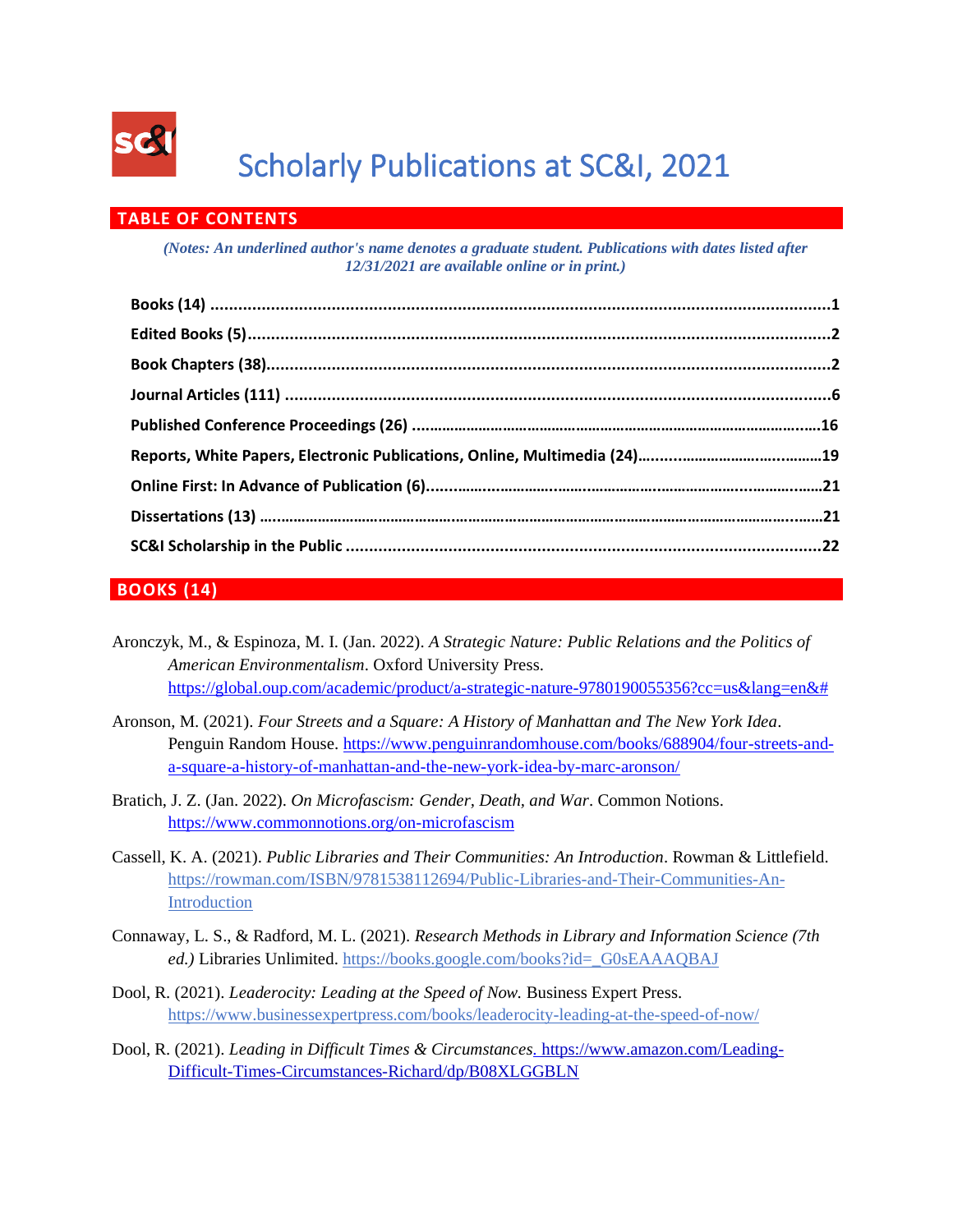- Gigliotti, R. A., & Goldthwaite, C. (2021). *Leadership in Academic Health Centers: Core Concepts and Critical Cases.* Kendall Hunt. [https://he.kendallhunt.com/product/leadership-academic-health](https://he.kendallhunt.com/product/leadership-academic-health-centers-core-concepts-and-critical-cases)[centers-core-concepts-and-critical-cases](https://he.kendallhunt.com/product/leadership-academic-health-centers-core-concepts-and-critical-cases)
- Klein, N. (2021). *How to Change Everything: The Young Human's Guide to Protecting the Planet and Each Other.* Atheneum Books for Young Readers. [https://www.simonandschuster.com/books/How-to-Change-Everything/Naomi-](https://www.simonandschuster.com/books/How-to-Change-Everything/Naomi-Klein/9781534474529)[Klein/9781534474529](https://www.simonandschuster.com/books/How-to-Change-Everything/Naomi-Klein/9781534474529)
- Kumar, D. (2021). *Islamophobia and the Politics of Empire: Twenty Years after 9/11 (2nd ed.).* Verso. <https://www.versobooks.com/books/3839-islamophobia-and-the-politics-of-empire>
- Pavlik, J. V. (2021). *Disruption and Digital Journalism: Assessing News Media Innovation in a Time of Dramatic Change*. Routledge Focus. <https://doi.org/10.4324/9781003111788>
- Petre, C. (2021). *All the News That's Fit to Click: How Metrics Are Transforming the Work of Journalists.* Princeton University Press. <https://press.princeton.edu/books/hardcover/9780691177649/all-the-news-thats-fit-to-click>
- Ruben, B. D., De Lisi, R., & Gigliotti, R. A. (2021). *A Guide for Leaders in Higher Education: Concepts, Competencies, and Tools* (*2nd ed*.) Stylus. [https://styluspub.presswarehouse.com/browse/book/9781620363928/A-Guide-for-Leaders-in-](https://styluspub.presswarehouse.com/browse/book/9781620363928/A-Guide-for-Leaders-in-Higher-Education)[Higher-Education](https://styluspub.presswarehouse.com/browse/book/9781620363928/A-Guide-for-Leaders-in-Higher-Education)
- Strupp, J. (2021*). A Long Walk Home: A Young Woman's Unsolved Murder and Her Sister's Lifelong Search for Answers.* Amarna Books & Media. https://www.amarnabooksandmedia.com/

#### **EDITED BOOKS (5)**

- Dolber, B., Kumanyika, C., Rodino-Colocino, M., & Wolfson, T. (Eds.). (2021). *The Gig Economy: Workers and Media in the Age of Convergence.* Routledge. <https://doi.org/10.4324/9781003140054>
- Hepburn, A., & Potter, J. (Eds.). (2021). *Essentials of Conversation Analysis*. American Psychological Association. [https://doi.org/10.1037/0000251-002](https://content.apa.org/doi/10.1037/0000251-002)
- Salmi-Niklander, K., & Dalbello, M. (Eds.). (Feb. 2022). *Reading Home Cultures Through Books*. Routledge. https://www.routledge.com/Reading-Home-Cultures-Through-Books/Salmi-Niklander-Dalbello/p/book/9780367689131
- Shankman, M. L., & Gigliotti, R. A. (Eds.). (2021). *New Directions for Student Leadership: Using Inventories and Assessments To Enhance Leadership Development, Issue 170*. Wiley. https://onlinelibrary.wiley.com/toc/23733357/2021/2021/170
- Weber, M., & Yanovitzky, I. (Eds.). (2021). *Networks, Knowledge Brokers, and the Public Policymaking Process.* Palgrave Macmillan[. https://www.palgrave.com/gp/book/9783030787547](https://www.palgrave.com/gp/book/9783030787547)

## **BOOK CHAPTERS (38)**

Aakhus, M. (2021). Media Are Dead, Long Live Media: Apparatgeist's Capacity for Understanding Media Evolution. In J. Katz, J. Floyd, & K. Schiepers (Eds.) *Perceiving the Future through*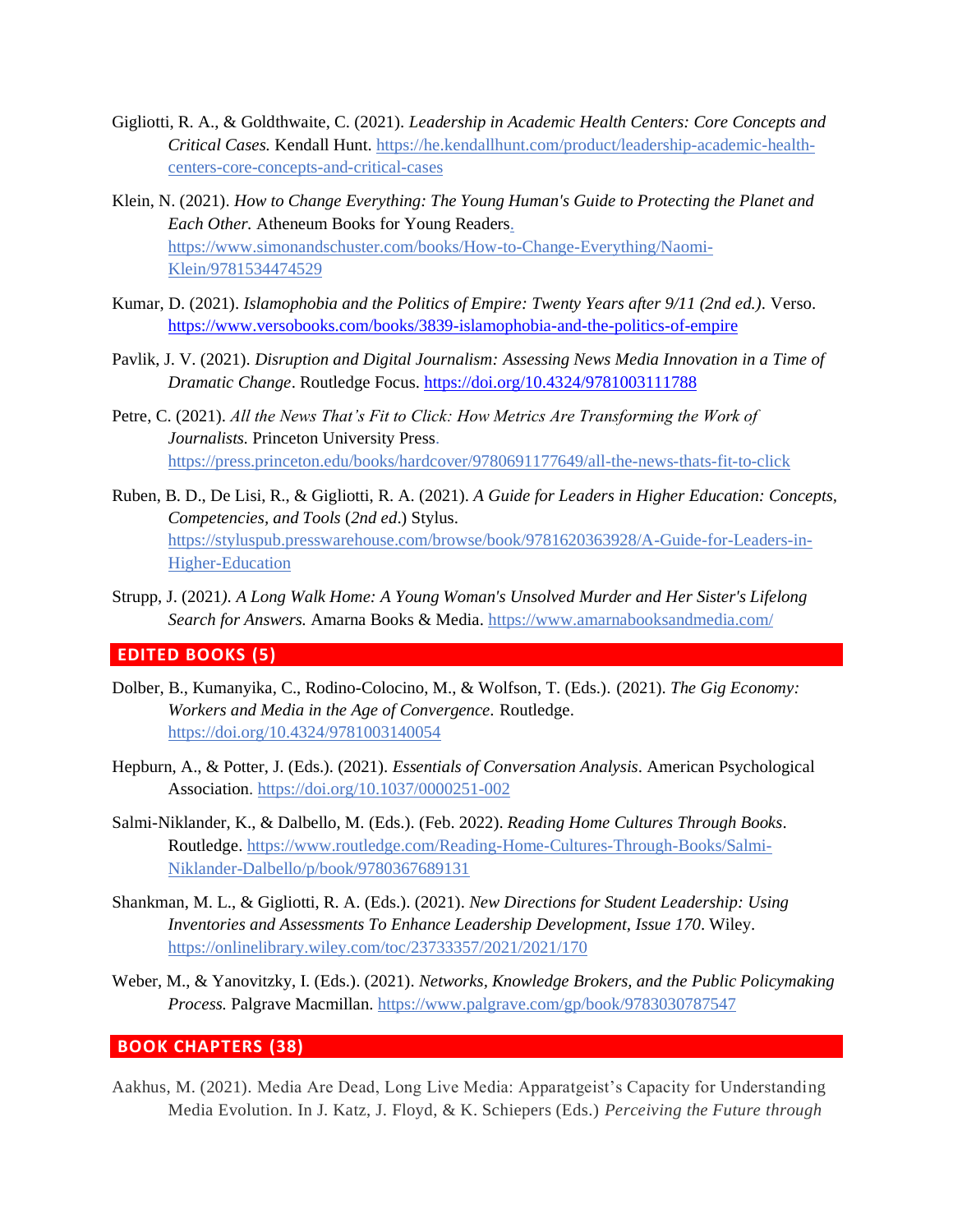*New Communication Technologies*. Palgrave Macmillan. [https://doi.org/10.1007/978-3-030-](https://doi.org/10.1007/978-3-030-84883-5_2) [84883-5\\_2](https://doi.org/10.1007/978-3-030-84883-5_2)

- Bachmann, I., Buzzanell, P., Byerly, C., Durham, M.G., Eckert, S., Hegde, R.S., Lemish, D., Rakow, L., Ross, L., Parameswaran, R., Steeves, H.L., Steiner, L., & Valdivia, A.N. (2021). What Is Happening Here? Reimagining Feminist Communication and Media Work Amid a Global Pandemic. In S. Eckert & I. Bachmann (Eds.), *Reflections on Feminist Communication and Media Scholarship: Theory, Method, Impact*, 163-173. Routledge.
- Caplan, R. (2021). 6. The Artisan and the Decision Factory: The Organizational Dynamics of Private Speech Governance. In L. Bernholz, H. Landemore & R. Reich (Eds.), *Digital Technology and Democratic Theory,* 167-190. University of Chicago Press. <https://doi.org/10.7208/9780226748603-007>
- DuBoff, B. (2021). The Importance of Interest Development Across STEM Learning Environments. In B. Hokanson, M. Exter, A. Grincewicz, M. Schmidt, & A. A. Tawfik. (Eds.). *Intersections Across Disciplines. Educational Communications and Technology: Issues and Innovations*, 63-80. Springer, Cham. [https://doi.org/10.1007/978-3-030-53875-0\\_6](https://doi.org/10.1007/978-3-030-53875-0_6)
- Edwards, D., & Potter, J. (2021). A Word Is Worth a Thousand Pictures: Language, Interaction, and Embodiment. In S. Wiggins & K.O. Cromdal (Eds.), *Discursive Psychology and Embodiment: Beyond Subject-Object Binaries*, 275-301. Palgrave Macmillan. [https://doi.org/https://doi.org/10.1007/978-3-030-53709-8](https://doi.org/https:/doi.org/10.1007/978-3-030-53709-8)
- Floegel, D. & Costello, K. L. (2021). Expanding the Almost: Queer World-Building and Institutional Information Worlds in "Chatman Revisited," In N. A. Cooke & A. N. Gibson (Eds.). *Special issue, Journal of Critical Library and Information Studies 3.* https://journals.litwinbooks.com/index.php/jclis/article/view/141/79
- Ford, J., & Hepburn, A. (2021). Responding Empathically from Shifting Epistemic Terrains. In J. S. Robles, & A. Weatherall (Eds.), *How Emotions Are Made in Talk*, 189-210. John Benjamins. <https://doi.org/10.1075/pbns.321.07for>
- Friley, L., & Venetis, M. (2021). Sexual Orientation and Gender Identity Disclosure in the Medical Context. In J. Nussbaum (Ed.), *[Oxford Research Encyclopedia of Communication.](https://oxfordre.com/search?siteToSearch_0=ORECOM)* <https://doi.org/10.1093/acrefore/9780190228613.013.1187>
- Gigliotti, R. A., Kramer, S. G., & Magnoni, D. (2022). Applying Design Concepts for the Cultivation of Cross-University Partnerships. *Leadership and Management Strategies for Creating Agile Universities*, 155-168. IGI Global. [https://www.igi-global.com/chapter/applying-design](https://www.igi-global.com/chapter/applying-design-concepts-for-the-cultivation-of-cross-university-partnerships/292568)[concepts-for-the-cultivation-of-cross-university-partnerships/292568](https://www.igi-global.com/chapter/applying-design-concepts-for-the-cultivation-of-cross-university-partnerships/292568)
- Gigliotti, R. A., & Shankman, M. L. (2021). Assessing Leadership: Historical Roots and Contemporary Considerations. In M. Shankman & R. Gigliotti (Eds.), *New Directions for Student Leadership, Issue 170*, 13-21[. https://doi.org/10.1002/yd.20438](https://doi.org/10.1002/yd.20438)
- Gigliotti, R. A., Ruben, B. D. & Goldthwaite, C. (2021). Organizational Excellence in Academic Health: A Systematic Approach To Continuous Improvement. In R. A. Gigliotti & C. Goldthwaite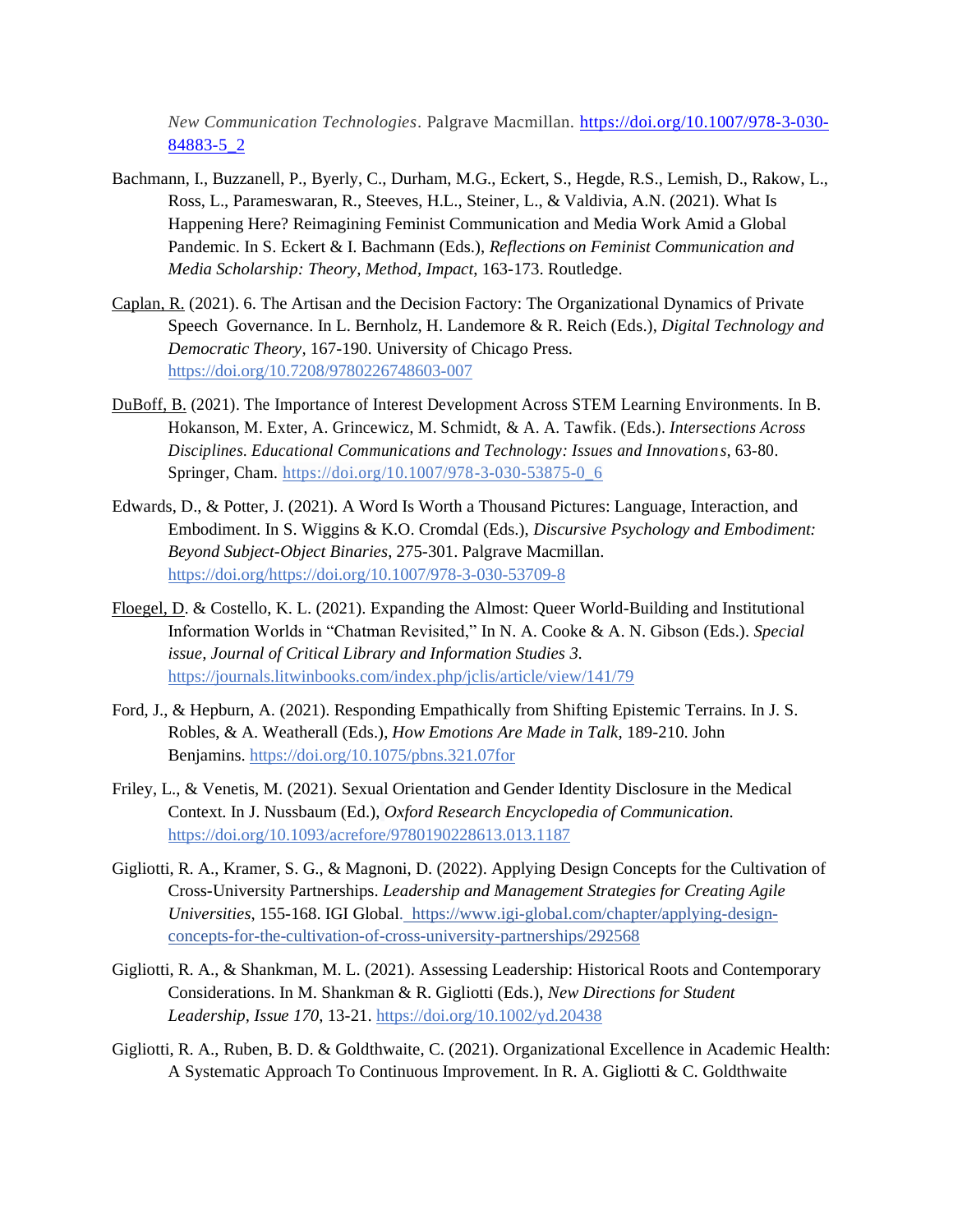(Eds.), *Leadership in Academic Health Centers: Core Concepts and Critical Cases.* Kendall Hunt, 145-168.

- Goldthwaite, C., Gigliotti, R. A., & Ruben, B. D. (2021). Designing and Leading Contexts For Change In Academic Health. In R. A. Gigliotti & C. Goldthwaite. (Eds.), *Leadership in Academic Health Centers: Core Concepts and Critical Cases.* Kendall Hunt, 109-132.
- Goulbourne, T., Senteio, C. R., Greene, K., & Yanovitzky, I. (2021). Community-Based Health Interventions. In T.L. Thompson & N.G. Harrington (Eds.), *The Routledge Handbook of Health Communication (3rd ed.).* 353-366. Routledge.<https://doi.org/10.4324/9781003043379>
- Greenberg, D. (2021). The Misanthropy Diaries: Containment, Democracy, and the Prejudices of George Frost Kennan. In E. Borgwardt, C.M. Nichols, & A. Preston (Eds.), *Rethinking American Grand Strategy* (Ch. 12). Oxford University Press. https://oxford.universitypressscholarship.com/view/10.1093/oso/9780190695668.001.0001/oso-9780190695668-chapter-13
- Hepburn, A. (2021). Managing Embodied Misconduct: Burping and Spitting in Family Mealtime Interactions. In S. Wiggins & K. Osvaldsson Cromdal (Eds.), *Discursive Psychology and Embodiment: Beyond Subject-Object Binaries*, 57-80. Springer International Publishing. [https://doi.org/10.1007/978-3-030-53709-8\\_3](https://doi.org/10.1007/978-3-030-53709-8_3)
- Hepburn, A., & Potter, J. (2021). Designing and Conducting Conversation Analysis. In A. Hepburn & J. Potter (Eds.), *Essentials of Conversation Analysis,* 15-28. American Psychological Association. [https://doi.org/10.1037/0000251-002](https://content.apa.org/doi/10.1037/0000251-002)
- Keeley, M. P., & Lee, L. E. (2021). Family Health Communication. In T. L. Thompson & N. G. Harrington (Eds.), *The Routledge Handbook of Health Communication (3rd ed.).* Routledge. <https://doi.org/10.4324/9781003043379>
- Knobloch, L. K., Solomon, D. H., Theiss, J. A., & McLaren, R. M. (2021). Relational Turbulence Theory: Interpersonal Communication During Times of Transition. In D. O. Braithwaite, & P. Schrodt (Eds.), *Engaging Theories in Interpersonal Communication, Multiple Perspectives (3rd ed.)*, 366-378, Routledge. <https://doi.org/10.4324/9781003195511-32>
- Lane, J. (2021). Chapter Seven: Social Media and Ethnographic Relationships. In E. Hargittai (Ed.), *Research Exposed: How Empirical Social Science Gets Done in the Digital Age,* 143-159. Columbia University Press.<https://doi.org/10.7312/harg18876-008>
- Lemish, D. (2021). Feminist Editing of a Mainstream Journal: Reckoning with Process and Content Related Challenges. In S. Eckert & I. Bachmann (Eds.), *Reflections on Feminist Communication and Media Scholarship: Theory, Method, Impact*. 15-29. Routledge.
- Love, D. A. (2021). The Royal African Company. In I.X. Kendi & K.N. Blain (Eds.), *Four Hundred Souls: A Community History of African America, 1619-2019*, 1669-1674. One World.
- Mikesell, L. (2021). Mental Health Interventions for the Elderly. In J. N. Lester & M. O'Reilly (Eds.), *The Palgrave Encyclopedia of Critical Perspectives on Mental Health*. Palgrave Macmillan. <https://doi.org/10.7282/00000003>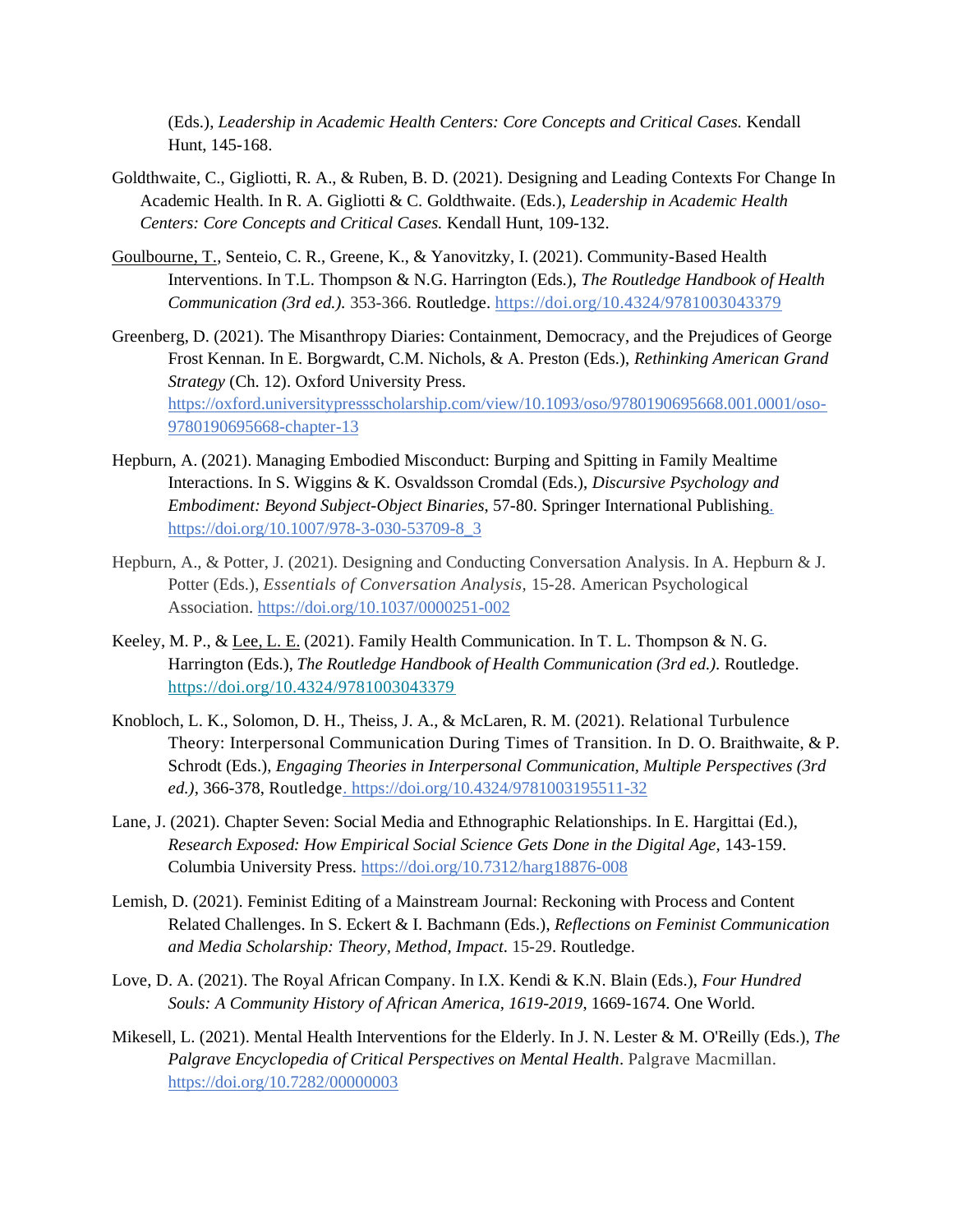- Ognyanova, K. (2021). Network Approaches to Misinformation Evaluation and Correction. In M. S. Weber & I. Yanovitzky (Eds.) *Networks, Knowledge Brokers, and the Public Policymaking Process*, 351-373. Palgrave Macmillan. https://doi.org/10.1007/978-3-030-78755-4\_13
- Paris, B. (2021). Technics of Time: Values in Future Internet Development. In K. Stine & A. Vollmar (Eds.), *Media Infrastructures and the Politics of Digital Time: Essays on Hardwired Temporalities*, 295-308. Amsterdam University Press. <https://www.aup.nl/en/book/9789463727426>
- Park, S. H. (2021). The Dentist's First Turn-at-Talk in Korean Dental Visits. *Journal of Pragmatics, 185*. <https://doi.org/10.1016/j.pragma.2021.08.011>
- Pavlik, J. V. (2021). The Moral Mandate of Virtual Reality Journalism. In L. T. Price, K. Sanders, & W.N. Wyatt (Eds.), *The Routledge Companion to Journalism Ethics*, 337-345. Routledge. <https://doi.org/10.4324/9780429262708>
- Petre, C. (2021). Data-Driven Editorial? Considerations for Working with Audience Metrics. In L. Bounegru & J. Gray (Eds.), *The Data Journalism Handbook: Towards A Critical Data Practice,* 299-304. Amsterdam University Press. <https://doi.org/10.1515/9789048542079-043>
- Potter, J. (2021). Discursive Psychology: Capturing the Psychological World as It Unfolds. In P. M. Camic (Ed.), *Qualitative Research in Psychology: Expanding Perspectives in Methodology and Design (2nd ed.)* American Psychological Foundation. <https://www.apa.org/pubs/books/qualitative-research-psychology-second-edition?tab=2>
- Rodino-Colocino, M., Wolfson, T., Dolber, B., & Kumanyika, C. (2021). Introduction: Workers and Media in the Age of Convergence*.* In B. Dolber, C. Kumanyika, M. Rodino-Colocino, & T. Wolfson (Eds.), *The Gig Economy: Workers and Media in the Age of Convergence*. Routledge. <https://doi.org/10.4324/9781003140054>
- Rodino-Colocino, M., & Kumanyika, C. (2021). *Conclusion: We Are All Gig Workers.* In B. Dolber, C. Kumanyika, M. Rodino-Colocino, & T. Wolfson (Eds.), *The Gig Economy: Workers and Media in the Age of Convergence*. Routledge.<https://doi.org/10.4324/9781003140054>
- Ruben, B. D., Mahon, G., Gigliotti, R. A., & Goldthwaite, C. (2021). Leadership and Organizational Revitalization in a Period of Disruption and Change: A Case Study of Adaption and Innovation in the Rutgers School of Health Professions. In D. Remeny (Ed.), *Excellence in University Leadership and Management Case Histories*, 19-39. Academic Conferences Publishing. [https://www.academic-bookshop.com/ourshop/prod\\_7676698-Excellence-in-University-](https://www.academic-bookshop.com/ourshop/prod_7676698-Excellence-in-University-Leadership-and-Management-Case-Histories.html)[Leadership-and-Management-Case-Histories.html](https://www.academic-bookshop.com/ourshop/prod_7676698-Excellence-in-University-Leadership-and-Management-Case-Histories.html)
- Ruben, B. D., Goldthwaite, C., Gigliotti, R. A. &. (2021). Leadership and Communication Connections in Academic Health: A Guide for Strategic Communication and Difficult Conversations. In R. A. Gigliotti & C. Goldthwaite (Eds.), *Leadership in Academic Health Centers: Core Concepts and Critical Cases,* 59-76. Kendall Hunt,
- Senteio, C., & Ackerman, M. K. (2021). Count me out: Perceptions of Black Patients Who Are on Dialysis but Who Are Not on a Transplant Waitlist. *Health Communication*, *14*. <https://doi.org/10.1080/10410236.2021.2019362>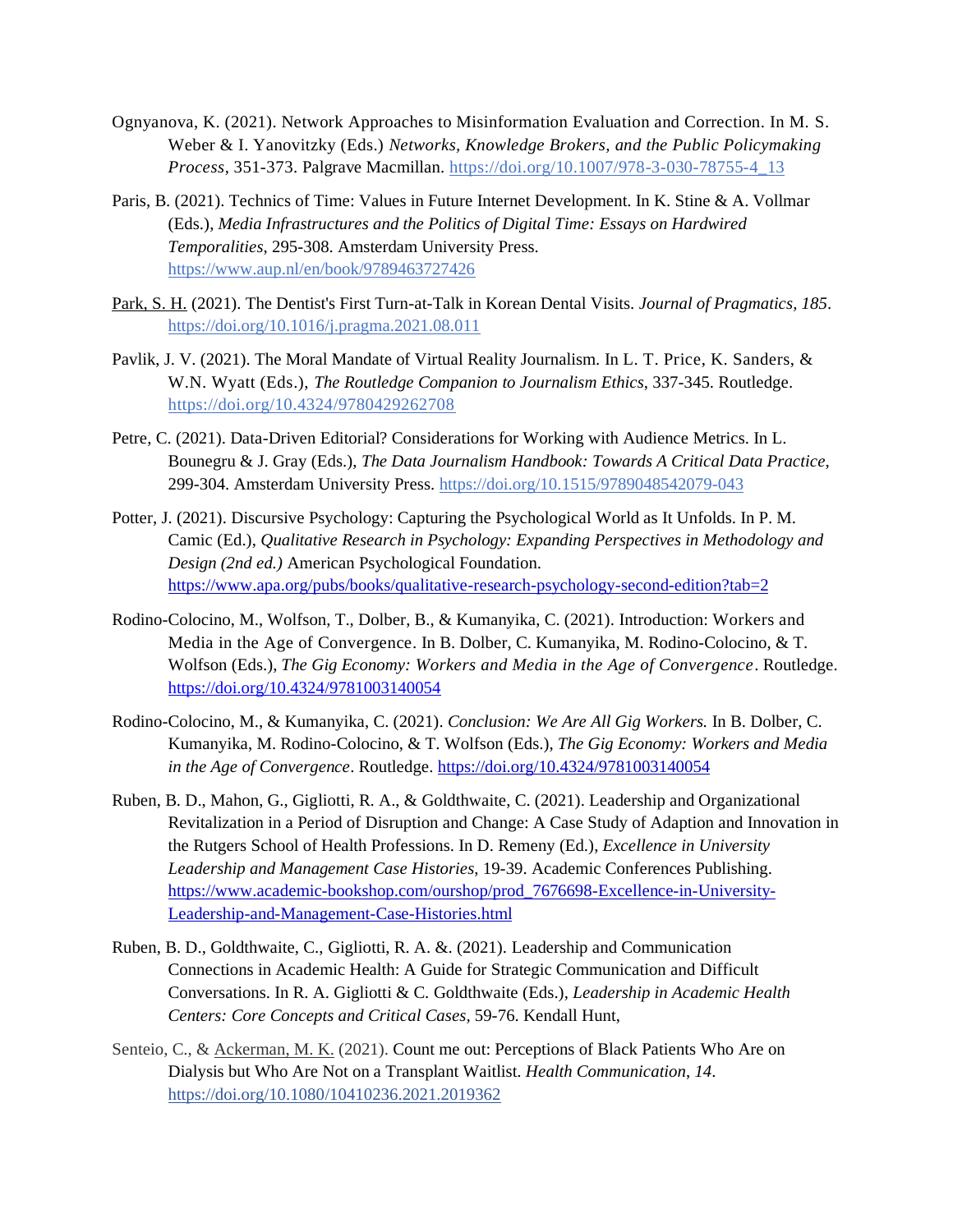- Shankman, M. L., & Gigliotti, R. A. (2021). Concluding Thoughts and Reflections on the Effective and Ethical Use of Assessments. In M. Shankman & R. Gigliotti (Eds.), *New Directions for Student Leadership, Issue 170*, 125-127[. https://doi.org/10.1002/yd.20449](https://doi.org/10.1002/yd.20449)
- Theiss, J. A., & Jones, H. E. (2022). Relationship Maintenance During COVID-19. In J. A. Kuypers (Ed.), *Personaland Administrative Perspectives from the Communication Discipline During the COVID-19 Pandemic*. Lexington Books. [https://rowman.com/ISBN/9781793643636/Personal](https://rowman.com/ISBN/9781793643636/Personal-and-Administrative-Perspectives-from-the-Communication-Discipline-during-the-COVID-19-Pandemic)[and-Administrative-Perspectives-from-the-Communication-Discipline-during-the-COVID-19-](https://rowman.com/ISBN/9781793643636/Personal-and-Administrative-Perspectives-from-the-Communication-Discipline-during-the-COVID-19-Pandemic) [Pandemic](https://rowman.com/ISBN/9781793643636/Personal-and-Administrative-Perspectives-from-the-Communication-Discipline-during-the-COVID-19-Pandemic)
- Weber, M. S. (2021). Advocating for Journalism Studies' Impact on Policymaking. In V. Belair-Gagnon & N. Usher (Eds.), *Journalism Research That Matters*, 45-58. Oxford University Press. <http://tiny.cc/lxi9uz>
- Weber, M.S., & Yanovitzky, I. (2021). Knowledge Brokers, Networks, and the Policymaking Process. In M.S. Weber & I. Yanovitzky (Eds.), *Networks, Knowledge Brokers, and the Public Policymaking Process,* 1-25*.* Palgrave Macmillan. [https://doi.org/10.1007/978-3-030-](https://doi.org/10.1007/978-3-030-78755-4_1) [78755-4\\_1](https://doi.org/10.1007/978-3-030-78755-4_1)
- Yanovitzky, I., & Weber, M.S. (2021). Closing the Theory–Research Gap in Knowledge Brokerage: Remaining Challenges and Emerging Opportunities. In M.S. Weber & I. Yanovitzky (Eds.) *Networks, Knowledge Brokers, and the Public Policymaking Process*, 375- 392. Palgrave Macmillan. [https://doi.org/10.1007/978-3-030-78755-4\\_14](https://doi.org/10.1007/978-3-030-78755-4_14)

# <span id="page-5-0"></span>**JOURNAL ARTICLES (111)**

- Allison, B. A., Rea, S., Mikesell, L., & Perry, M. F. (2021). Adolescent and Parent Perceptions of Telehealth Visits: A Mixed-Methods Study. *Journal of Adolescent Health*. [Funded, in part, by the Health Resources and Services Administration and the University of North Carolina Department of Pediatrics.]<https://doi.org/10.1016/j.jadohealth.2021.09.028>
- Aronczyk, M. (2021). Annals of Promotional Culture. *Canadian Journal of Communication*, *46*(1), 115- 119.<https://doi.org/10.22230/cjc.2021v46n1a3923>
- Barriage, S., Kitzie, V., Floegel, D., & Oltmann, S. M. (2021). Drag Queen Storytimes: Public Library Staff Perceptions and Experiences. *Children and Libraries*, *19*(2), 14-22. <https://doi.org/10.5860/cal.19.2.14>
- Bati, G. F., & Singh, V. K. (2021). NADAL: A Neighbor-Aware Deep Learning Approach for Inferring Interpersonal Trust Using Smartphone Data. *Computers*, *10*(1), 3. h[ttps://doi.org/10.3390/computers10010003](https://doi.org/10.1016/j.jadohealth.2021.09.028)
- Bati, G. F. & Singh, V. K. (2021). Altrumetrics: Inferring Altruism Propensity Based on Mobile Phone Use Patterns. *IEEE Transactions on Big Data*, *7*(2), 397- 406. <https://ieeexplore.ieee.org/document/8478345>
- Blackburn, N. A., Dong, W., Threats, M., Barry, M., LeGrand, S., Hightow-Weidman, L. B., Soni, K., Pulley, D. V., Bauermeister, J. A., & Muessig, K. (2021). Building Community in the HIV Online Intervention Space: Lessons from the HealthMPowerment Intervention. *Health Education*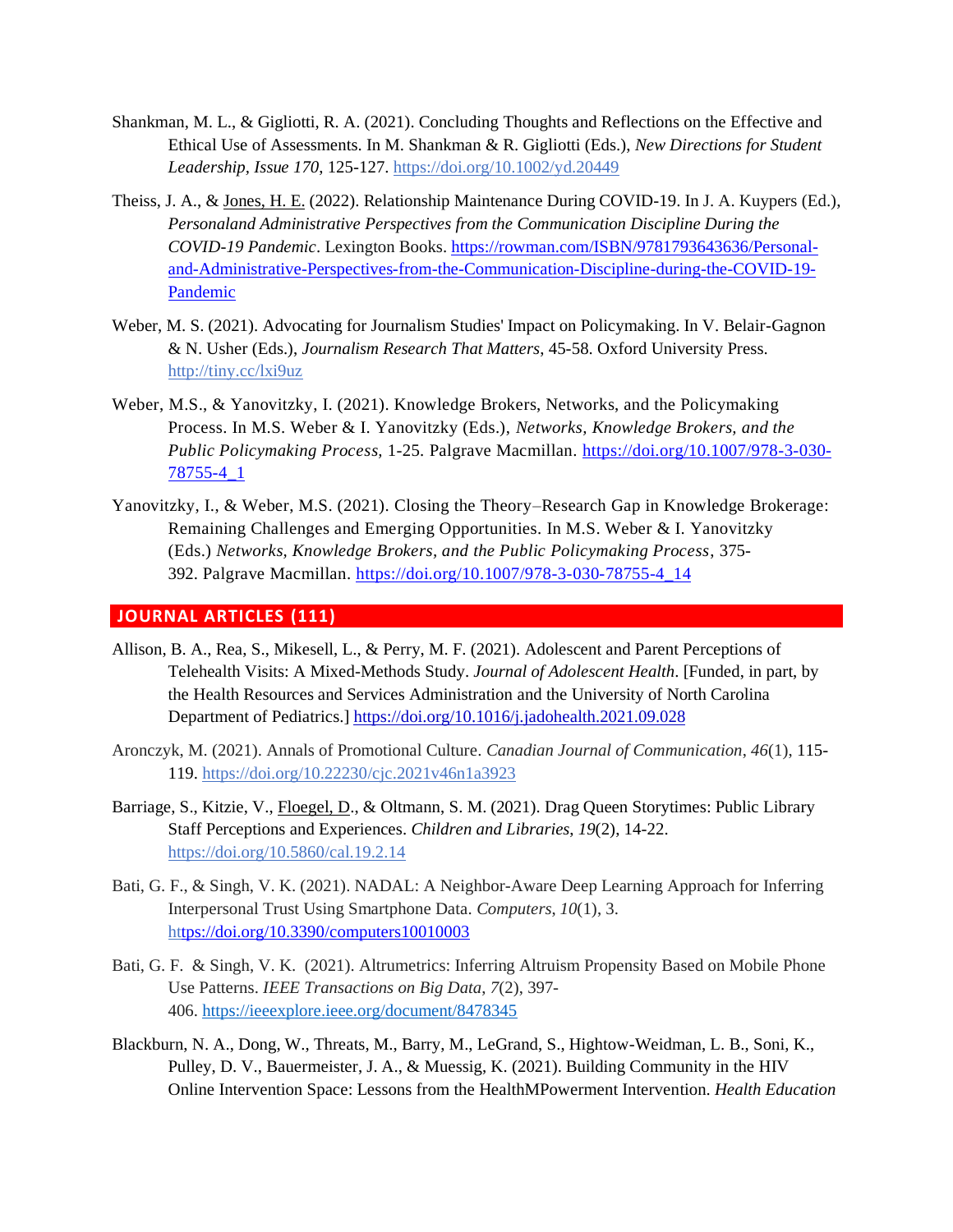*& Behavior*. *48*(5), 604-614. [Funding provided by National Institute of Mental Health.] [https://doi.org/10.1177%2F10901981211003859](https://nam02.safelinks.protection.outlook.com/?url=https%3A%2F%2Fdoi.org%2F10.1177%252F10901981211003859&data=04%7C01%7Ccraig.winston%40rutgers.edu%7C7a1466c0e4a64f90916408d961803fdd%7Cb92d2b234d35447093ff69aca6632ffe%7C1%7C0%7C637648025711004607%7CUnknown%7CTWFpbGZsb3d8eyJWIjoiMC4wLjAwMDAiLCJQIjoiV2luMzIiLCJBTiI6Ik1haWwiLCJXVCI6Mn0%3D%7C1000&sdata=IM6sj1DujvhNa7%2FsdQ96z3p4VMifTNhf6ayr4mFeEO0%3D&reserved=0)

- Bontempo, A.C. (2021). The Need for a Standardized Conceptual Term to Describe Invalidation of Patient Symptoms. *Journal of Health Psychology.* [https://doi.org/10.1177/13591053211024718](https://nam02.safelinks.protection.outlook.com/?url=https%3A%2F%2Fdoi.org%2F10.1177%252F13591053211024718&data=04%7C01%7Ccraig.winston%40rutgers.edu%7Cf148706d5e9342688bf208d92d1b36fa%7Cb92d2b234d35447093ff69aca6632ffe%7C1%7C0%7C637590417168611465%7CUnknown%7CTWFpbGZsb3d8eyJWIjoiMC4wLjAwMDAiLCJQIjoiV2luMzIiLCJBTiI6Ik1haWwiLCJXVCI6Mn0%3D%7C1000&sdata=Hzmuykq1ykq5ItCHEl9QiOGCumL4bXQNdbQNLExIXHg%3D&reserved=0)
- Bontempo, A. C. (2021). The Effect of Personalized Invalidation of Symptoms by Healthcare Providers on Patient Depression: The Mediating Role of Self-Esteem. *Patient Education and Counseling*. <https://doi.org/10.1016/j.pec.2021.09.034>
- Brannon, B., Buhler, A. G., Cataldo, T. T., Faniel, I. M., Connaway, L. S., Valenza, J. K., & Cyr, C. (2021). Genre Containers: Building a Theoretical Framework for Studying Formats in Information Behavior. *Journal of the Association for Information Science and Technology*. [Supported by the Institute of Museum and Library Services.] <https://doi.org/10.1002/asi.24600>
- Bratich, J. (2021). "Give Me Liberty or Give Me Covid!" Anti-Lockdown Protests as Necropopulist Downsurgency. *Cultural Studies*, *35*(2-3), 257-265. <https://doi.org/10.1080/09502386.2021.1898016>
- Bratich, J., & Scott, C. (2021). Revealing Challenges of Teaching Secrecy. *Secrecy and Society.* (SJSU ScholarWorks), *2*(2).<https://doi.org/10.31979/2377-6188.2021.020203>
- Chernichky-Karcher, S., Venetis, M. K., & Gettings, P. E. (2021). Revealing Mental Health Information in Friendships: The Role of Disclosure Strategy and Perceived Recipient Response on Disclosure Outcomes. *Health Communication*[. https://doi.org/10.1080/10410236.2021.1876325](https://doi.org/10.1080/10410236.2021.1876325)
- Contois, E.J.H., Aronczyk, M., Banet-Weiser, S., Elvins, S., Ward, C., & Timke, E. (2021). Author Meets Critics: *Diners, Dudes, and Diets: How Gender and Power Collide in Food Media and Culture*. *Advertising & Society Quarterly 22*([1\). https://muse.jhu.edu/article/788614](https://muse.jhu.edu/article/788614)
- Costello, K. L., & Floegel, D. (2021). The Potential of Feminist Technoscience for Advancing Research in Information Practice. *Journal of Documentation, 77*(5), 1142-1153. [https://doi.org/10.1108/JD-](https://doi.org/10.1108/JD-10-2020-0181)[10-2020-0181](https://doi.org/10.1108/JD-10-2020-0181)
- Costello, L., & Kimura, A. (2021) Right-Sizing Proactive Chat Reference Service Using Trigger Time. *The Reference Librarian*, *62*(3-4), 193-206*.* <https://doi.org/10.1080/02763877.2021.1970693>
- Costley White, K. (2021). Oceanic Negroes: Communicating Pacific Blackness Down, Out, and Under. *International Journal of Communication*, *15*(24), 4184- 4207. <https://ijoc.org/index.php/ijoc/article/view/13475>
- Cyr, C., Tobin Cataldo, T., Brannon, B., Buhler, A., Faniel, I., Silipigni Connaway, L., Kasman Valenza, J., Elrod, R., & Putnam, S. (2021). Backgrounds and Behaviors: Which Students Successfully Identify Online Resources in the Face of Container Collapse. *First Monday*, *26*(3). [Supported, in part, by the Institute of Museum and Library Services.] [https://doi.org/10.5210/fm.v26i3.10871](https://nam02.safelinks.protection.outlook.com/?url=https%3A%2F%2Fdoi.org%2F10.5210%2Ffm.v26i3.10871&data=04%7C01%7Ccraig.winston%40rutgers.edu%7Ca985e52ee6b744e6285b08d9c0833c7c%7Cb92d2b234d35447093ff69aca6632ffe%7C1%7C0%7C637752492163127730%7CUnknown%7CTWFpbGZsb3d8eyJWIjoiMC4wLjAwMDAiLCJQIjoiV2luMzIiLCJBTiI6Ik1haWwiLCJXVCI6Mn0%3D%7C3000&sdata=rvuS8kDlR2rREdJ3gtDnhw3izULcnBon03dUCvG7mBg%3D&reserved=0)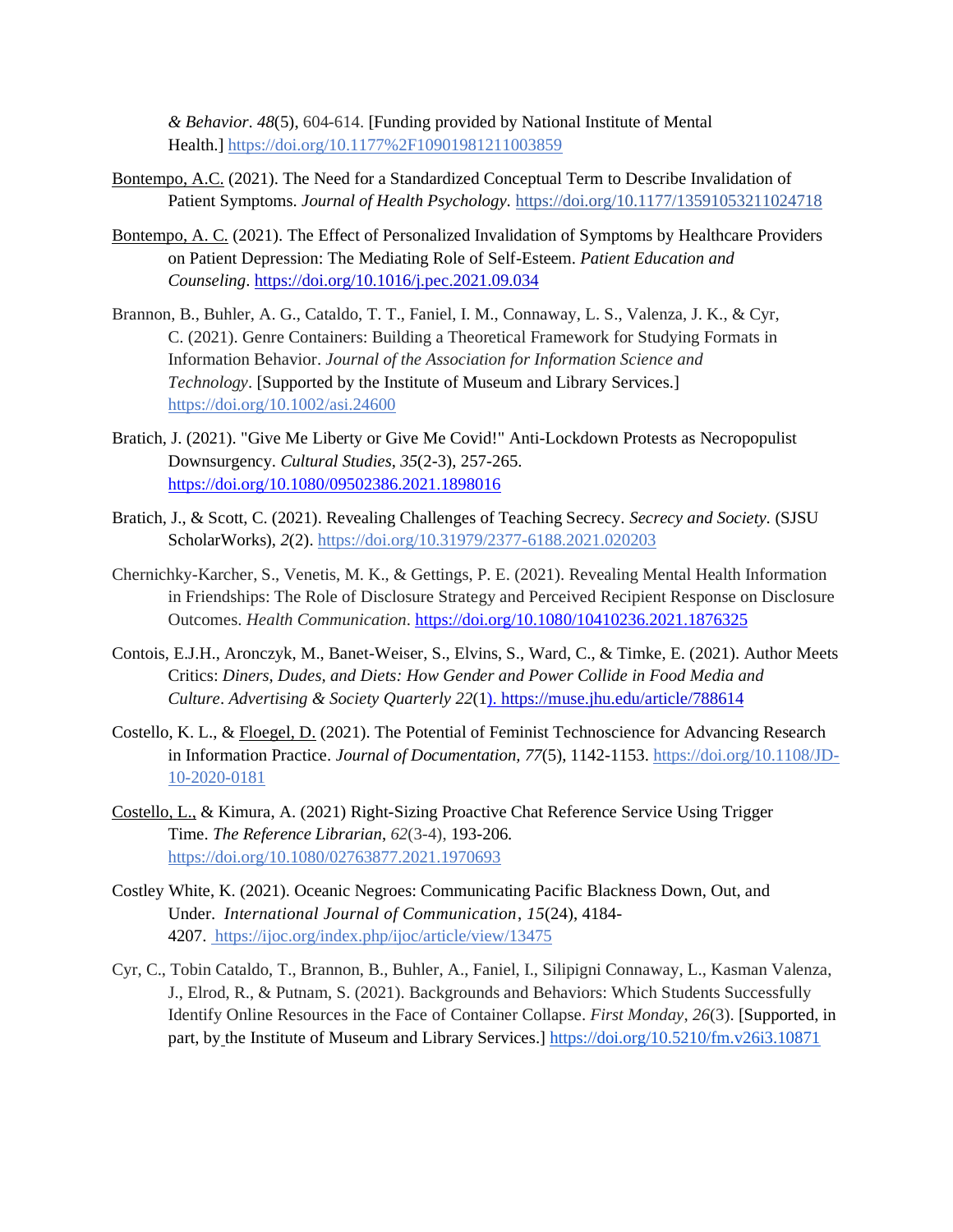- Dan, V., Paris, B., Donovan, J., Hameleers, M., Roozenbeek, J., van der Linden, S., & von Sikorski, C. (2021). Visual Mis- and Disinformation, Social Media, and Democracy. *Journalism & Mass Communication Quarterly*, *98*(3), 641-664. [https://doi.org/10.1177/10776990211035395](https://nam02.safelinks.protection.outlook.com/?url=https%3A%2F%2Fdoi.org%2F10.1177%2F10776990211035395&data=04%7C01%7Ccraig.winston%40rutgers.edu%7C5c4c5209a39a498e175d08d99589b07e%7Cb92d2b234d35447093ff69aca6632ffe%7C1%7C0%7C637705240859357092%7CUnknown%7CTWFpbGZsb3d8eyJWIjoiMC4wLjAwMDAiLCJQIjoiV2luMzIiLCJBTiI6Ik1haWwiLCJXVCI6Mn0%3D%7C1000&sdata=623aBMyZYiXWxYbhWUwd%2FkMw20he3rUHEpMkpmV6W%2FA%3D&reserved=0)
- deSouza, D., Park, S. H., Wei, W., Zhan, K., Bolden, G., Hepburn, A., Mandelbaum, J., Mikesell, L., & Potter, J. (2021). The Gratitude Opportunity Space: The Timing of Gratitude Expressions in Object Passes. *Social Interaction: Video-Based Studies of Human Sociality*, *4*(1). <https://doi.org/10.7146/si.v4i1.122437>
- Druckman, J. N., Ognyanova, K., Baum, M. A., Lazer, D., Perlis, R. H., Della Volpe, J., Santillana, M., Chwe, H., Quintana, A., & Simonson, M. (2021)*.* The Role of Race, Religion, and Partisanship in Misperceptions About Covid-19. *Group Processes & Intergroup Relations*, *24*(4), 638- 657. [https://doi.org/10.1177/1368430220985912](https://doi.org/10.1177%2F1368430220985912)
- Elias, N., & Lemish, D. (2021). Parents' Social Uses of Mobile Phones in Public Places: The Case of Eateries in Two National Contexts. *International Journal of Communication*, *15*(19), 2086-2104. [Funded by the U.S.–Israel Binational Science Foundation.] <https://ijoc.org/index.php/ijoc/article/view/16916>
- Elias, N., Lemish, D., & Rovner-Lev, G. (2021). Food for Thought: Parent-Child Face-to-Face Communication and Mobile Phone Use in Eateries, *Journal of Family Communication. 21*(4), 272-286. <https://doi.org/10.1080/15267431.2021.1953501>
- Espinoza, M. I., & Aronczyk, M. (2021). Big Data for Climate Action or Climate Action for Big Data? *Big Data & Society*, *8*(1). [Funding by the National Science Foundation.] <https://doi.org/10.1177/2053951720982032>
- Feldman, L., & Hart, P. (2021). Upping the Ante? The Effects of "Emergency" and "Crisis" Framing in Climate Change News. *Climatic Change, 169*(10).<https://doi.org/10.1007/s10584-021-03219-5>
- Floegel, D., Elias, N., & Lemish, D. (2021). Young Children's Mobile Device Use in Public Places: Immersion, Distraction, and Co-Use. *Studies in Media and Communication*, *9*(1), 30-40. [Funded by the U.S.-Israel Binational Science Foundation.] <https://redfame.com/journal/index.php/smc/article/view/5236>
- Floegel, D., & Costello, K. L. (2021). Methods for a Feminist Technoscience of Information Practice: Design Justice and Speculative Futurities. *Journal of the Association for Information Science and Technology*. <https://doi.org/10.1002/asi.24597>
- Floegel, D. (2021). Porn Bans, Purges, and Rebirths: The Biopolitics of Platform Death in Queer Fandoms. *Internet Histories*.<https://doi.org/10.1080/24701475.2021.1985833>
- Friley, L. B., & Venetis, M. K. (2021). Decision-Making Criteria When Contemplating Disclosure of Transgender Identity to Medical Providers. *Health Communication*. [https://doi.org/10.1080/10410236.202to1.1885774](https://doi.org/10.1080/10410236.2021.1885774)
- Fu, J. S., & Cooper, K. R. (2021). Multiple Identities in Faith-based Organizations: Exploring Status and Value Homophily in Idealized Partnerships. *Communication Research.* [Funding by the National Science Foundation.]<https://doi.org/10.1177/00936502211046246>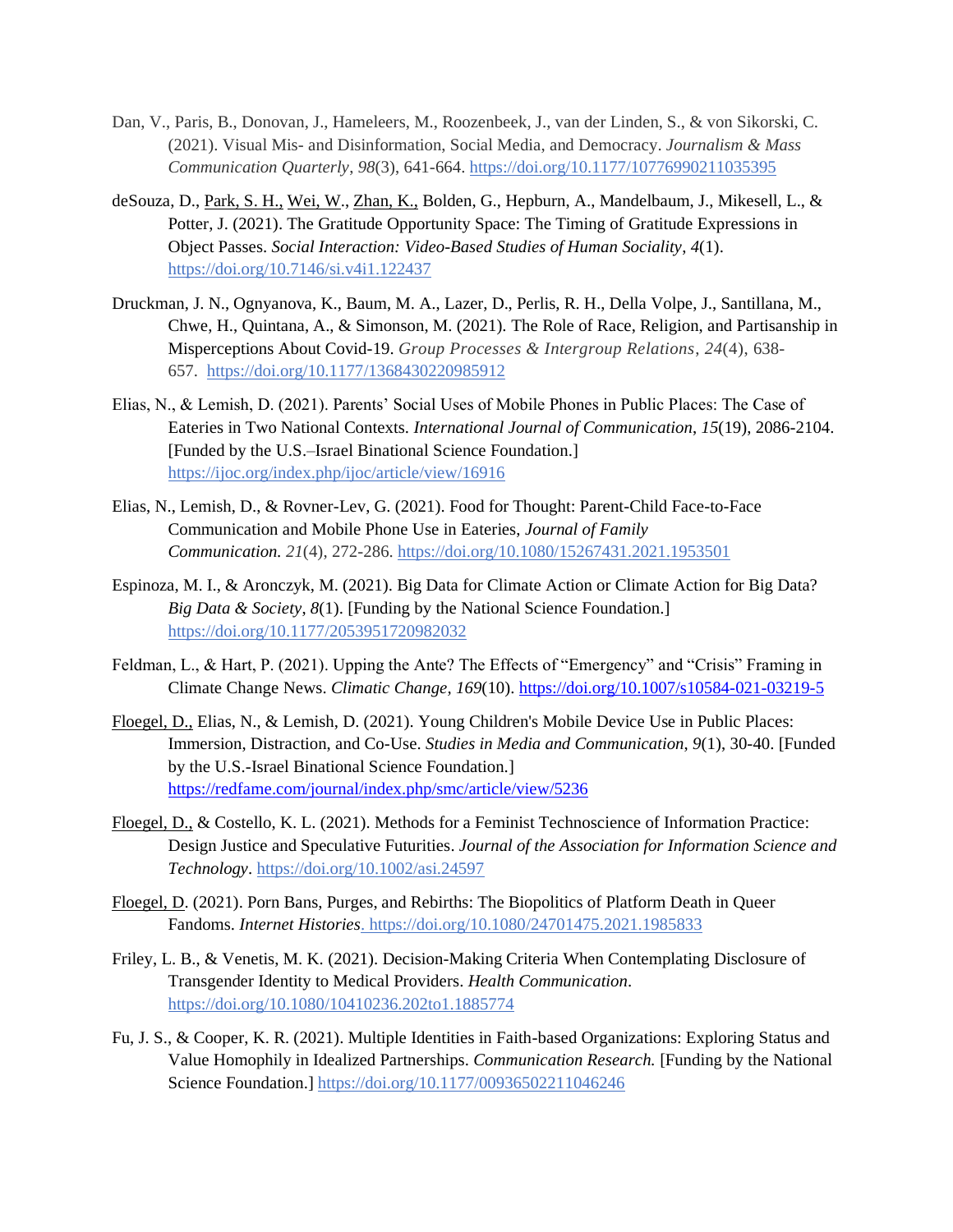- Gigliotti, R. A. (2021). The Impact of Covid-19 on Academic Department Chairs: Heightened Complexity, Accentuated Liminality, and Competing Perceptions of Reinvention. *Innovative Higher Education*, *46***,** 429-444.<https://doi.org/10.1007/s10755-021-09545-x>
- Gigliotti, R. A., & Wear, A. (2021). The Evolving Role of Internal Organization Development Offices in Higher Education: Perspectives from Australia and the United States. *Organization Development Review, 53*(2), 54-60. [https://www.academia.edu/49139161/The\\_Evolving\\_Role\\_of\\_Internal\\_Organization\\_Developme](https://www.academia.edu/49139161/The_Evolving_Role_of_Internal_Organization_Development_Offices_in_Higher_Education_Perspectives_from_Australia_and_the_United_States) nt Offices in Higher Education Perspectives from Australia and the United States
- Ghosh, I., & Singh, V.K. (2021). "Not All My Friends Are *Friends*": Audience-Group-Based Nudges for Managing Location Privacy. *Journal of the Association for Information Science and Technology*. <https://doi.org/10.1002/asi.24580>
- Goulbourne, T., & Yanovitzky, I. (2021). The Communication Infrastructure as a Social Determinant of Health: Implications for Health Policymaking and Practice. *The Milbank Quarterly, Journal of Population Health and Health Policy*, *99*(1), 24-40.<https://doi.org/10.1111/1468-0009.12496>
- Greenberg, D. (2021). Naming Names. *Liberties*, *1*(2), 321-34[3.](https://rutgersconnect-my.sharepoint.com/personal/cw855_comminfo_rutgers_edu/Documents/.%20https:/libertiesjournal.com/articles/naming-names)  [https://libertiesjournal.com/articles/naming-names/](https://rutgersconnect-my.sharepoint.com/personal/cw855_comminfo_rutgers_edu/Documents/.%20https:/libertiesjournal.com/articles/naming-names)
- Greene, K., & Checton, M. G. (2021). Exploring Disclosure Research in Nursing and Communication Scholarship: Current Research and Future Directions. *Nursing Communication*, *1*(1), 22-36. [https://repository.usfca.edu/nursingcommunication/vol1/iss1/4](tps://repository.usfca.edu/nursingcommunication/vol1/iss1/4)
- Greene, K., Choi, H. J., Glenn, S. D., Ray, A. E., & Hecht, M. L. (2021). The Role of Engagement in Effective, Digital Prevention Interventions: The Function of Engagement in the REAL Media Substance Use Prevention Curriculum. *Prevention Science, 22*, 247-258. <https://doi.org/10.1007/s11121-020-01181-9>
- Greyson, D., & Costello, K. L. (2021). "Emotional Strip-Mining": Sympathy Sockpuppets in Online Communities. *New Media & Society*. [Funding by the Association for Information Science & Technology Special Interest Group on Information Needs, Seeking, and Use.] <https://doi.org/10.1177/14614448211040521>
- Haseki, M., Scott, C. R., & Gailliard, B. M. (2021). Communicatively Managing Multiple, Intersecting Identities among Immigrant Women Entrepreneurs. *International Journal of Business Communication*, *58*(2), 282-303.<https://doi.org/10.1177/2329488420907139>
- Hodges, J. A. (2021). Forensic Approaches to Evaluating Primary Sources in Internet History Research: Reconstructing Early Web-Based Archival Work (1989-1996). *Internet Histories*, *5*(2), 119-134. h[ttps://doi.org/10.1080/24701475.2020.1784539](https://www.proquest.com/docview/2537714127)
- Horan, S. M., Chory, R. M., Craw, E. S., & Jones, H. E. (2021). Blended Work/Life Relationships: Organizational Communication Involving Workplace Peers, Friends, and Lovers. *Communication Research Trends, 40*(2), 3-47[. https://www.proquest.com/docview/2537714127](https://www.proquest.com/docview/2537714127)
- Hotez, E., Hudson, S., Cho, A., Senteio, C., White, J., Slaughter, D., Hotez, P., & Chipley, Q. (2021). Addressing Disparities for Intersectional BIPOC Communities: The Hood Medicine Initiative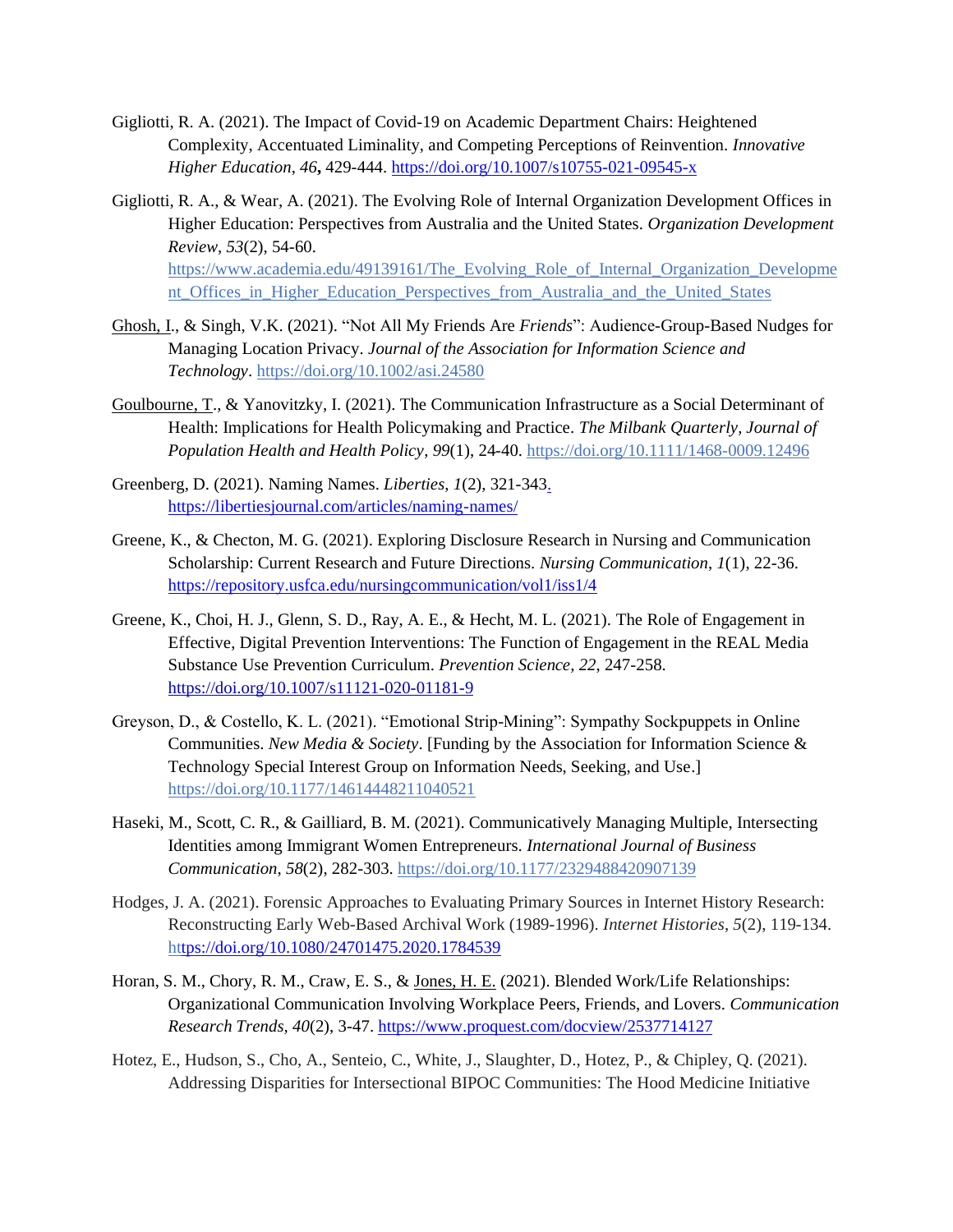Case Study. *EClinicalMedicine*, *42*, Article 101199. <https://doi.org/10.1016/j.eclinm.2021.101199>

- Hull, S. J., Tessema, H., Thuku, J., & Scott, R. K. (2021). Providers PrEP: Identifying Primary Health Care Providers' Biases as Barriers to Provision of Equitable PrEP Services. *Journal of Acquired Immune Deficiency Syndrome*, *88*(2), 165-172. [Supported by the National Institutes of Health.] <https://doi.org/10.1097/QAI.0000000000002750>
- Jones, H. E., & Theiss, J. A. (2021). Relational Turbulence during the COVID-19 Pandemic: A Longitudinal Analysis of the Reciprocal Effects Between Relationship Characteristics and Outcomes of Relational Turbulence. *Journal of Social and Personal Relationships, 38*(10), 3033- 3058. <https://doi.org/10.1177/02654075211044491>
- Jones, H. E., Yoon, D. B., Theiss, J. A., Austin, J. T., & Lee, L. E. (2021). Assessing the Effects of Covid-19 on Romantic Relationships and the Coping Strategies Partners Use to Manage the Stress of a Pandemic. *Journal of Family Communication*, *21*(3), 152- 166. <https://doi.org/10.1080/15267431.2021.1927040>
- Jordan, A. B. (2021). Worriers and Warriors. *Journal of Children and Media, 15*(1), 146-147. <https://doi.org/10.1080/17482798.2020.1861639>
- Kaskazi, A. (2021). The Crises of 2020: The Effects of Intersectionality and Virality on Marginalized Youth in the U.S*. Journal of Children and Media*, *15*(1), 105-108. <https://doi.org/10.1080/17482798.2020.1858902>
- Kaskazi, A., & Kitzie, V. (2021). Engagement at the Margins: Investigating How Marginalized Teens Use Digital Media for Participation. *New Media & Society*. <https://doi.org/10.1177/14614448211009460>
- Katz, V., Jordan, A. B., & Ognyanova, K. (2021). Digital Inequality, Faculty Communication, and Remote Learning Experiences During the Covid-19 Pandemic: A Survey of U.S. Undergraduates*. PLOS ONE*, *16*(2). [Funding by Rutgers School of Communication and Information and Rutgers Research Council.] <https://doi.org/10.1371/journal.pone.0246641>
- Katz, V., & Bond, B. J. (2021). Introduction: Children, Media, and the Clarity of Crises in 2020. *Journal of Children and Media*, *15*(1).<https://doi.org/10.1080/17482798.2020.1861472>
- Keith, S., & Thornton, L.-J. (2021). Night and Day: A Visual Diptych of Hate and Horror in Charlottesville. *Visual Communication Quarterly*, *28*(1), 45-57. <https://doi.org/10.1080/15551393.2020.1862664>
- Keith, S. (2021). The Teaching Chair: When Administrative and Classroom Worlds Collide. *The Department Chair, 31*(4), 13-14. https://doi.org/10.1002/dch.30380
- Keith, S. (2021). The Pandemic Sabbatical: Writing after Midnight. *Communication, Culture and Critique*, *14(*2), 377-380.<https://doi.org/10.1093/ccc/tcab014>
- Kim, M., Kwestel, M., Youn, H., Quow, J., & Doerfel, M. (2021). Serving the Vulnerable While Being Vulnerable: Organizing Resilience in a Social Welfare Sector. *Nonprofit and Voluntary Sector*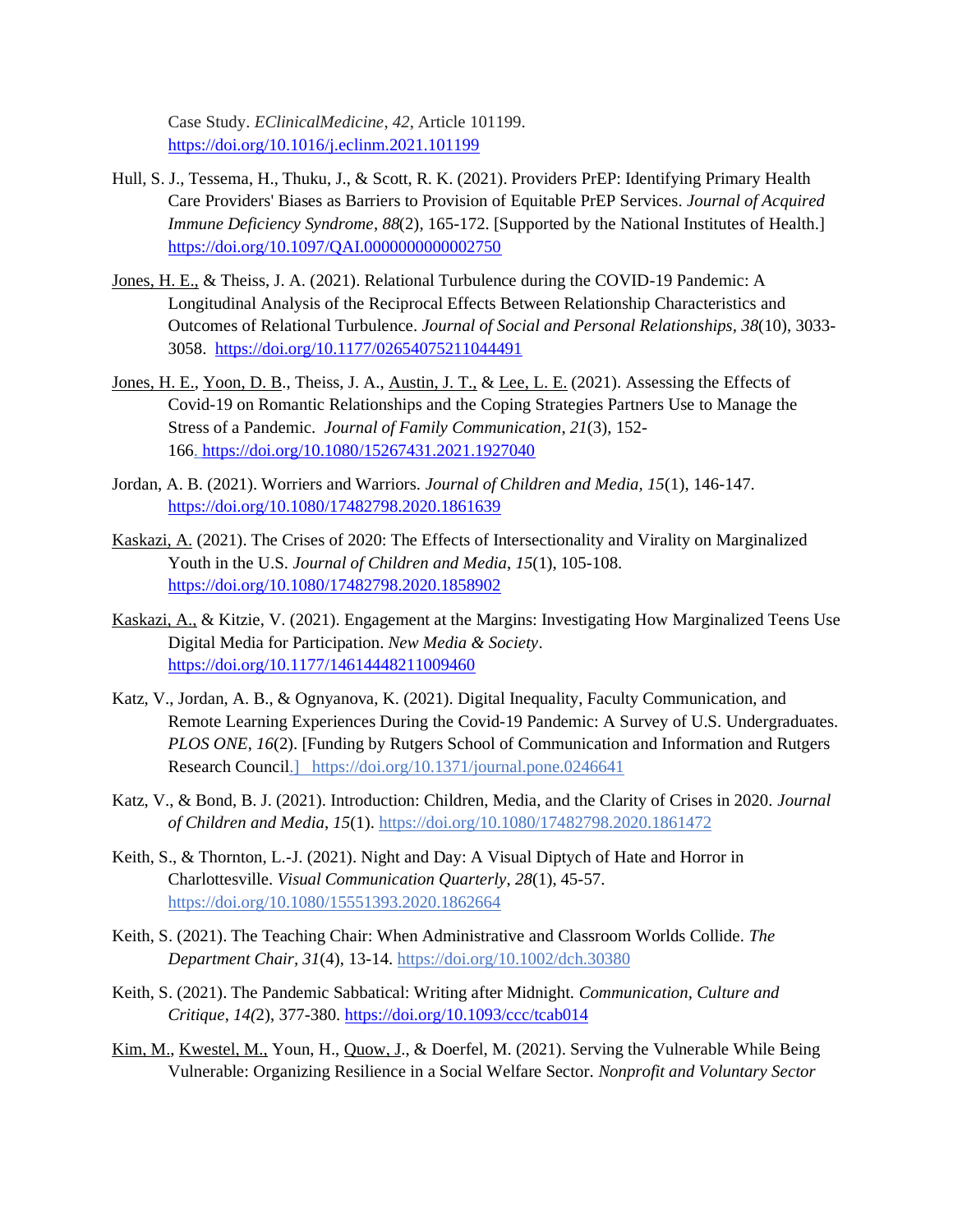*Quarterly*. [Funding by National Science Foundation.] <https://doi.org/10.1177/08997640211013912>

- Kim, S., Park, Y., & Ackerman, M. K. (2021). Designing an Indoor Air Quality Monitoring App for Asthma Management in Children: User-Centered Design Approach*. JMIR Formative Research, 5*(9), Article e27447. [Funded by a Busch Biomedical Research Grant from Rutgers University.] <https://formative.jmir.org/2021/9/e27447/>
- Kitzie, V., Connaway, L., & Radford, M. (2021). "I've Already Googled It, and I Can't Understand It": User's Perceptions of Virtual Reference and Social Question-Answering Sites. *Reference & User Services Quarterly, 59*(3/4), 204-215.<http://dx.doi.org/10.5860/rusq.59.3/4.7721>
- Kotcher, J., Feldman, L., Luong, K.T., Wyatt, J., & Maibach, E. (2021). Advocacy Messages About Climate and Health Are More Effective When They Include Information About Risks, Solutions, and a Normative Appeal: Evidence from a Conjoint Experiment. *The Journal of Climate Change and Health, 3.* [Funding by The Energy Foundation.] <https://doi.org/10.1016/j.joclim.2021.100030>
- Kranich, N. (2021). Health Literacy in Diverse Communities: The Strength of Weak Ties—An Exploration Between Academic Researchers and Public Libraries in Central New Jersey. *Library Trends*, *69*(4), 725-751. [https://doi.org/10.1353/lib.2020.0044](https://muse.jhu.edu/article/798021)
- Kumar, D. (2021). Rightwing and Liberal Islamophobia: The Change of Imperial Guard from Trump to Biden. *South Asian Review, 4*2(4), 408-412. [https://doi.org/10.1080/02759527.2021.1899517](https://www.tandfonline.com/doi/full/10.1080/02759527.2021.1899517)
- Lai, C.-H., & Fu, S. (2021). Exploring the Linkage Between Offline Collaboration Networks and Online Representational Network Diversity on Social Media. *Communication Monographs*, *88*, 88-110. <https://doi.org/10.1080/03637751.2020.1869797>
- Lazer, D., Hargittai, E., Freelon, D., Gonzalez-Bailon, S., Munger, K., Ognyanova, K., & Radford, J. (2021). Meaningful Measures of Human Society in the Twenty-First Century. *Nature*, *595*(7866), 189-196. [Funded, in part, by the William & Flora Hewlett and Alfred P. Sloan foundations.] <https://doi.org/10.1038/s41586-021-03660-7>
- Lee, J. Y., Chang, O. D., & Ammari, T. (2021). Using Social Media Reddit Data to Examine Foster Families' Concerns and Needs During Covid-19. *Child Abuse and Neglect*, *121*, Article 105262. <https://doi.org/10.1016/j.chiabu.2021.105262>
- Leonardi, P. M., Woo, D., & Barley, W. C. (2021). On the Making of Crystal Balls: Five Lessons About Simulation Modeling and the Organization of Work. *Information and Organization*, *31*(1). [Funding by the National Science Foundation.]<https://doi.org/10.1016/j.infoandorg.2021.100339>
- Leonardi, P. M., Barley, W. C., & Woo, D. (2021). Why Should I Trust Your Model? How to Successfully Enroll Digital Models for Innovation. *Innovation*: *Organization & Management*. [Funding by the National Science Foundation.] [https://doi.org/10.19338.2021.1873787](https://doi.org/10.1080/14479338.2021.1873787)
- Lillie, H. M., Chernichky-Karcher, S., & Venetis, M. K. (2021). Dyadic Coping and Discrete Emotions During COVID-19: Connecting the Communication Theory of Resilience with Relational Uncertainty. *Journal of Social and Personal Relationships*, *38*(6), 1844-1868. <https://doi.org/10.1177/02654075211009302>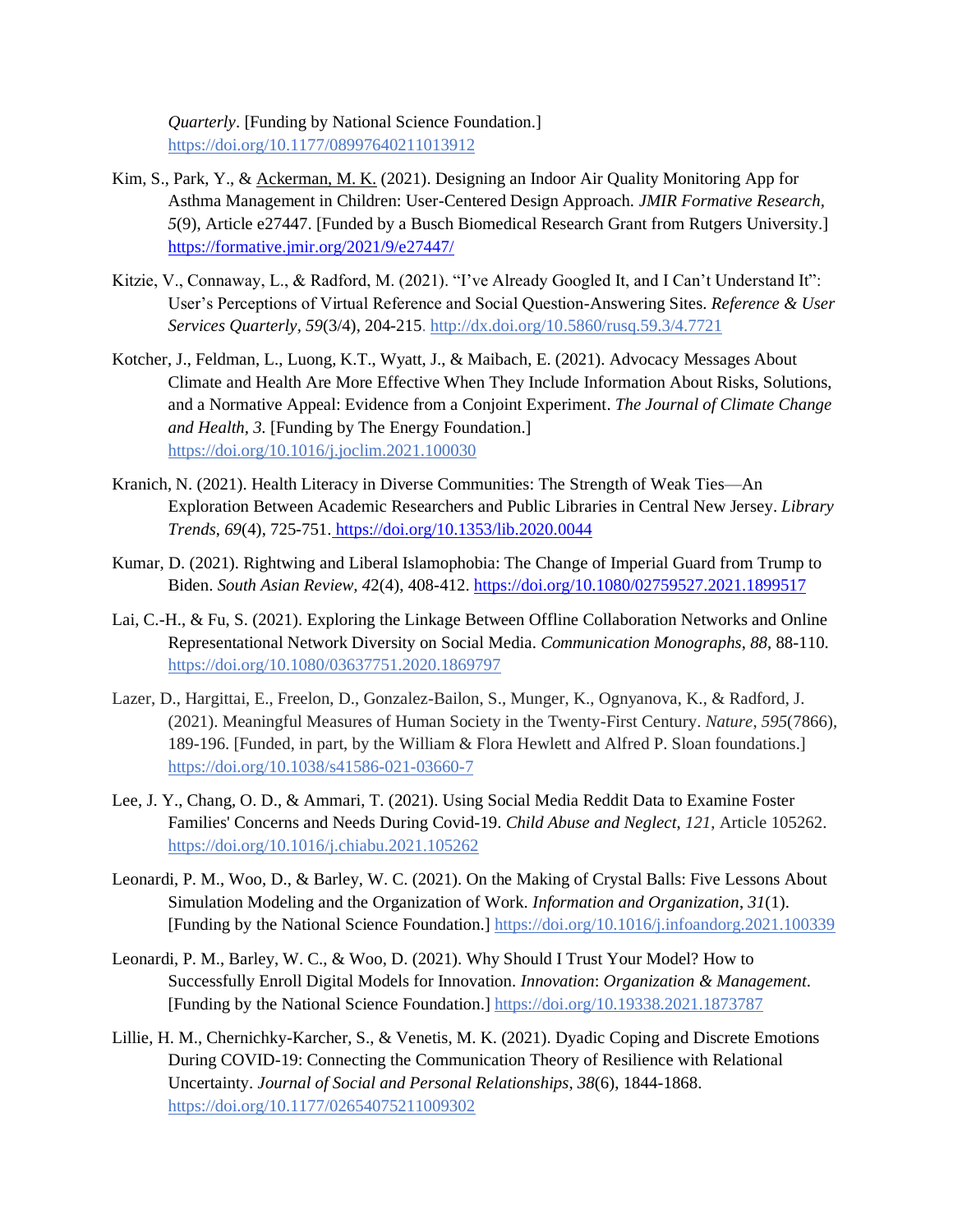- Mandelbaum, J., deSouza, D., Wei, W., & Zhan, K. (2021). Micro-Moments of Social Support: Self-Service-Occasioned Offers at the Family Dinner Table. *Communication Monographs*. <https://doi.org/10.1080/03637751.2021.1985152>
- Marchi, R. (2021). Bathtub Madonnas as Media in an Italian American Neighborhood in Transition: Migration, Gentrification, and Meaningful Properties. *Visual Communication Quarterly*, *28*(1), 3- 18.<https://doi.org/10.1080/15551393.2020.1862665>
- Melin, K., Zhang, C., Zapata, J. P., Rivera, Y. M., Fernandez, K., Shacham, E., Malavé-Rivera, S. M., & Rodríguez-Díaz, C. E. (2021). Factors Associated with Intention to Receive Vaccination against Covid-19 in Puerto Rico: An Online Survey of Adults. *International Journal of Environmental Research and Public Health, 18*(15), Article 7743. [Supported, in part, by the National Center for Advancing Translational Sciences and National Institutes of Health.] [https://pubmed.ncbi.nlm.nih.gov/34360042/](https://pubmed.ncbi.nlm.nih.gov/34360042)
- Miller, L. E., & Woo, D. (2021). "We Aren't Here to Win; We Are Here Not to Lose": Emergency Physicians' Communicative Management of Uncertainty. *Health Communication*. <https://doi.org/10.1080/10410236.2021.2001916>
- Molino, A. R., Andersen, K. M., Sawyer, S. B., Ðoàn, L. N., Rivera, Y. M., James, B. D., Fox, M. P., Murray, E. J., D'Agostino McGowan, L., & Jarrett, B. A. (2021). The Expert Next Door: A Commentary on Interactions with Friends and Family During the SARS-CoV-2 Pandemic. *American Journal of Epidemiology*[. https://doi.org/10.10 3/aje/kwab245](/Users/cw855/Desktop/.%20https:/doi.org/10.10%203/aje/kwab245)
- Orgad, S., Lemish, D., Rahali, M., & Floegel, D. (2021). Representations of Migration in U.K. and U.S. Children's Picture Books in the Trump and Brexit Era. *Journal of Children and Media*, *15*(4), 549-567. [Supported by the Department of Media and Communications, London School of Economics and Political Science.]<https://doi.org/10.1080/17482798.2021.1882517>
- Ortiz-Myers, M., & Costello, K. L. (2021). The Information Practices of Parents of Transgender and Non-Binary Youth: An Exploratory Study. *Library Trends 70*(2), 105- 132. <https://muse.jhu.edu/article/845366>
- Paris, B. (2021). Time Constructs: Design Ideology and a Future Internet. *Time & Society*, *30*(1), 126- 149.<https://doi.org/10.1177/0961463X20985316>
- Paris B. (2021). Configuring Fakes: Digitized Bodies, the Politics of Evidence, and Agency. *Social Media + Society*[. https://doi.org/10.1177/20563051211062919](https://doi.org/10.1177%2F20563051211062919)
- Paris, B., Reynolds, R., & McGowan, C. (2021). Sins Of Omission: Critical Informatics Perspectives on Privacy in E-Learning Systems in Higher Education. *Journal of the Association for Information Science and Technology*. <https://doi.org/10.1002/asi.24575>
- Park, S. H. (2021). The Dentist's First Turn-at-Talk in Korean Dental Visits. *Journal of Pragmatics, 185*. <https://doi.org/10.1016/j.pragma.2021.08.011>
- Perlis, R. H., Santillana, M., Ognyanova, K., Green, J., Druckman, J., Lazer, D., & Baum, M. A. (2021). Factors Associated with Self-Reported Symptoms of Depression Among Adults with and without a Previous Covid-19 Diagnosis. *JAMA Network Open, 4*(6), e2116612. [Funding by the National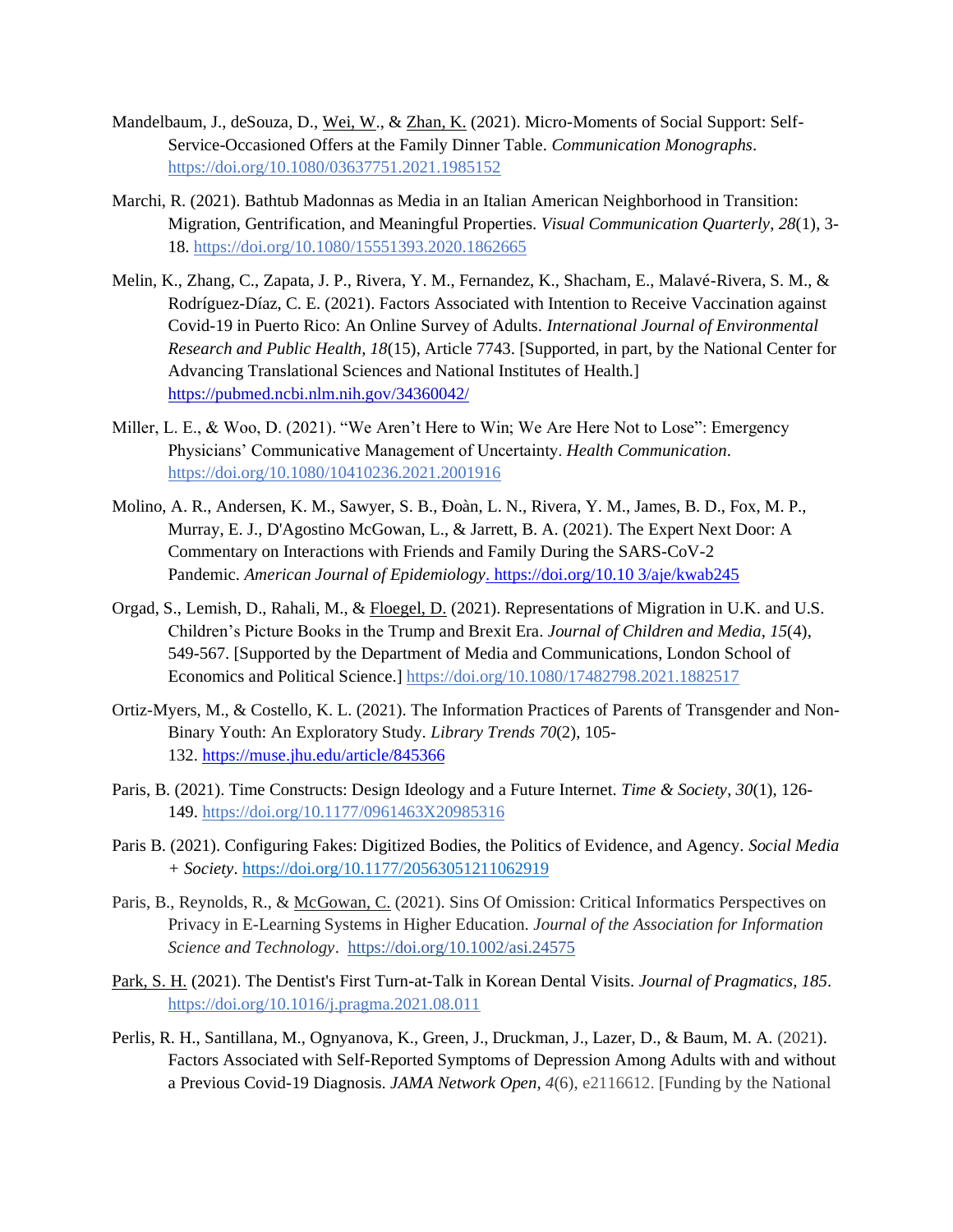Institute of Mental Health, Blyth Family Fund, and National Science Foundation.] <https://jamanetwork.com/journals/jamanetworkopen/fullarticle/2780928>

- Perlis, R. H., Ognyanova, K., Quintana, A., Green, J., Santillana, M., Lin, J., Druckman, J., Lazer, D., Simonson, M. D., Baum, M. A., & Chwe, H. (2021). Gender-Specificity of Resilience in Major Depressive Disorder. *Depression and Anxiety*, *38*(10), 1026- 1033. <https://doi.org/10.1002/da.23203>
- Perlis, R. H., Green, J., Simonson, M., Ognyanova, K., Santillana, M., Lin, J., Quintana, A., Chwe, H., Druckman, J., Lazer, D., Baum, M. A., & Della Volpe, J. (2021). Association between Social Media Use and Self-Reported Symptoms of Depression in U.S. Adults. *JAMA Network Open, 4*(11), e2136113-e2136113 [Supported by the National Institute of Mental Health.] <https://jamanetwork.com/journals/jamanetworkopen/fullarticle/2786464>
- Perlis, R. H., Ognyanova, K., Santillana, M., Baum, M. A., Lazer, D., Druckman, J., & Della Volpe, J. (2021). Association of Acute Symptoms of Covid-19 and Symptoms of Depression in Adults. *JAMA Network Open, 4*(3)[. \[Funding](https://doi.org/%5BResearch) by the National Institute of Mental Health and National Science Foundation.]<https://doi.org/10.1001/jamanetworkopen.2021.3223>
- Pierre, J., Currie, M., Paris, B., & Pasquetto, I. (2021). Searching for the Forgotten: Examining the Online Presence of Victims of Police Killings. *AoIR Selected Papers of Internet Research*. [https://doi.org/10.5210/spir.v2021i0.12225](https://journals.uic.edu/ojs/index.php/spir/article/view/12225)
- Radford, M. L., Costello, L., & Montague, K. (2021). Surging Virtual Reference Services: Covid-19 a Game Changer. *College & Research Libraries News*, *82*(3), 106-113. <https://doi.org/10.5860/crln.82.3.106>
- Rawat, M., Shields, A. N., Venetis, M. K., & Seth, J. (2021). Women's Agentic Role in Enabling and Dismantling Menstrual Health Taboos in Northern India: A Culture-Centered Approach. *Health Communication*. [Funding by the College of Liberal Arts, Purdue University.] <https://doi.org/10.1080/10410236.2021.1970296>
- Rivera, Y. M., Moran, M. B., Thrul, J., Joshu, C., & Smith, K. C. (2021). When Engagement Leads to Action: Understanding the Impact of Cancer (Mis)Information among Latino/a Facebook Users. *Special Issue: Health Communication*. [Funding by Johns Hopkins Bloomberg School of Public Health's Center and National Cancer Institute.] <https://doi.org/10.1080/10410236.2021.1950442>
- Rivera, Y. M., Moran, M., Thrul, J., Joshu, C., & Smith, K.C. (2021). Capturing Engagement with Cancer Information on Facebook Through the Social Media Content and Context (SoCo) Elicitation Method. *Journal of Medical Internet Research*. <http://dx.doi.org/10.2196/25243>
- Ruben, B. D., & Gigliotti, R. A. (2021). Explaining Incongruities Between Leadership Theory and Practice: Integrating Theories of Resonance, Communication, and Systems. *Leadership & Organization Development Journal*, *42*(6), 942-957. [https://doi.org/10.1108/LODJ-02-2021-](https://doi.org/10.1108/LODJ-02-2021-0072) [0072](https://doi.org/10.1108/LODJ-02-2021-0072)
- Ruben, B. (2021). Contemporary Challenges Confronting Colleges and Universities: The Baldrige and Excellence in Higher Education Approach to Institutional Renewal. *The Chronicle of Leadership*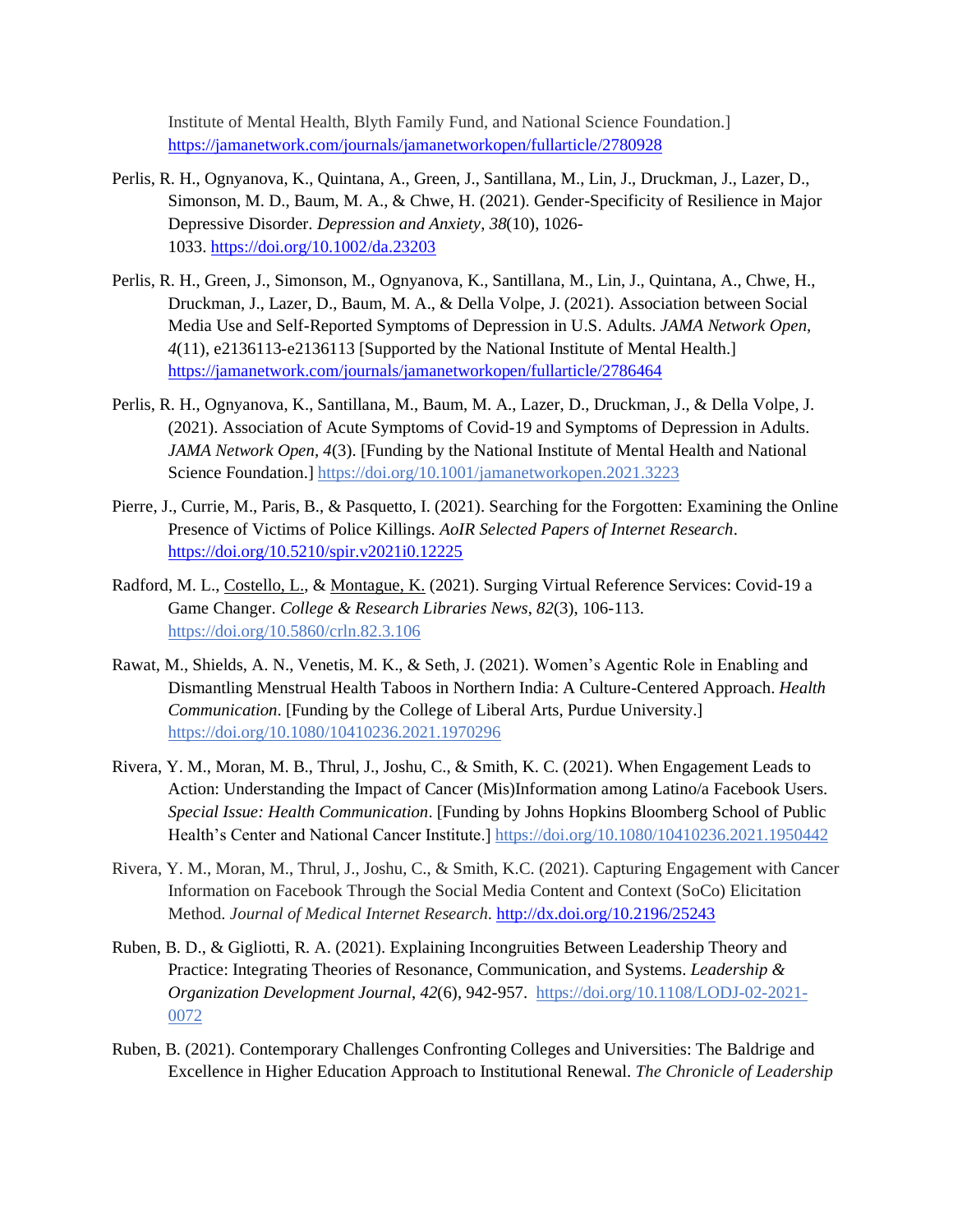*and Management, 1,* 13-35. [https://ol.rutgers.edu/wp-content/uploads/2021/02/Ruben\\_Chronicle](https://ol.rutgers.edu/wp-content/uploads/2021/02/Ruben_Chronicle-of-Leadership_Mgmt-Dec-2020.pdf)[of-Leadership\\_Mgmt-Dec-2020.pdf](https://ol.rutgers.edu/wp-content/uploads/2021/02/Ruben_Chronicle-of-Leadership_Mgmt-Dec-2020.pdf)

- Sahay, S., & Dwyer, M. (2021). Emergent Organizing in Crisis: U.S. Nurses' Sensemaking and Job Crafting During COVID-19. *Management Communication Quarterly*, *35*(4), 546-571. <https://doi.org/10.1177/08933189211034170>
- Sahay, S., & Wei, W. (2021). Work-Family Balance and Managing Spillover Effects Communicatively During Covid-19: Nurses' Perspectives. *Health Communication*. <https://doi.org/10.1080/10410236.2021.1923155>
- Sallabank, G., Blackburn, N. A., Threats, M., Pulley, D. V., Barry, M. C., LeGrand, S., Harper, G. W., Bauermeister, J. A., Hightow-Weidman, L. B., & Muessig, K. E. (2021). Media Representation, Perception and Stigmatisation of Race, Sexuality and HIV among Young Black Gay and Bisexual Men. *Culture, Health & Sexuality*. [Funding by the National Institute of Allergy and Infectious Diseases, National Institute of Mental Health, and National Institute on Minority Health and Health Disparities.] [https://www.tandfonline.com/doi/full/10.1080/13691058.2021.2008506](https://doi.org/10.1080/13691058.2021.2008506)
- Scott, R. K., Hull, S. J., Richards, R. C., Klemmer, K., Salmoran, F., & Huang, J. C. (2021). Awareness, Acceptability, and Intention to Initiate HIV Pre-Exposure Prophylaxis among Pregnant Women. *AIDS Care: Psychological and Socio-Medical Aspects of AIDS/HIV*. [Funding by Gilead Sciences, MedStar GME, and National Institutes of Health.] <https://doi.org/10.1080/09540121.2021.1916870>
- Senteio, C., Montague, K., Brody, S., & [Matteucci,](https://www.emerald.com/insight/search?q=Kristen%20B.%20Matteucci) K. (2021). Fulfilling Information Needs by Classifying Complex Patron Needs. *Reference Services Review*, *49*(1), 39-54. <https://doi.org/10.1108/RSR-07-2020-0047>
- Senteio, C. R., & Ackerman, M. K. (2021). Count Me Out: Perceptions of Black Patients Who are on Dialysis but Who are Not on a Transplant Waitlist, *Health Communication*, *14*. <https://doi.org/10.1080/10410236.2021.1940017>
- Senteio, C. R., Hershey, D. S., Campbell, T., & Mandal, S. (2021). Intergenerational Technology Transfer: Enhancing African American Older Adults' Self-Efficacy for Diabetes Self-Management. *Progress in Community Health Partnerships, 15*(4), 453-462. [Supported by National Institutes of Health and Michigan Center for Urban African American Aging Research.] [https://www.muse.jhu.edu/article/842143](https://muse.jhu.edu/article/842143)
- Senteio, C. R., Montague, K. E., Campbell, B., Campbell, T. R., & Seigerman, S. (2021). Enhancing Racial Equity in LIS Research by Increasing Representation of BIPOC. *Education for Information, 37*(2), 247-256[. https://doi.org/10.3233/EFI-211530](https://doi.org/10.3233/EFI-211530)
- Smoliak, O., MacMartin, C., Le Couteur, A., Hepburn, A., Elliott, R., & Quinn-Nilas, C. (2021). Authority in Therapeutic Interaction: A Conversation Analytic Study. *Journal of Marital and Family Therapy*.<https://doi-org.proxy.libraries.rutgers.edu/10.1111/jmft.12471>
- Sutton, J., Rivera, Y., Sell, T. K., Moran, M. B., Bennett Gayle, D., Schoch-Spana, M., Stern, E. K., & Turetsky, D. (2021). Longitudinal Risk Communication: A Research Agenda for Communicating in a Pandemic. *Health Security, 19*(4), 370-378[. https://doi.org/10.1089/hs.2020.0161](https://doi.org/10.1089/hs.2020.0161)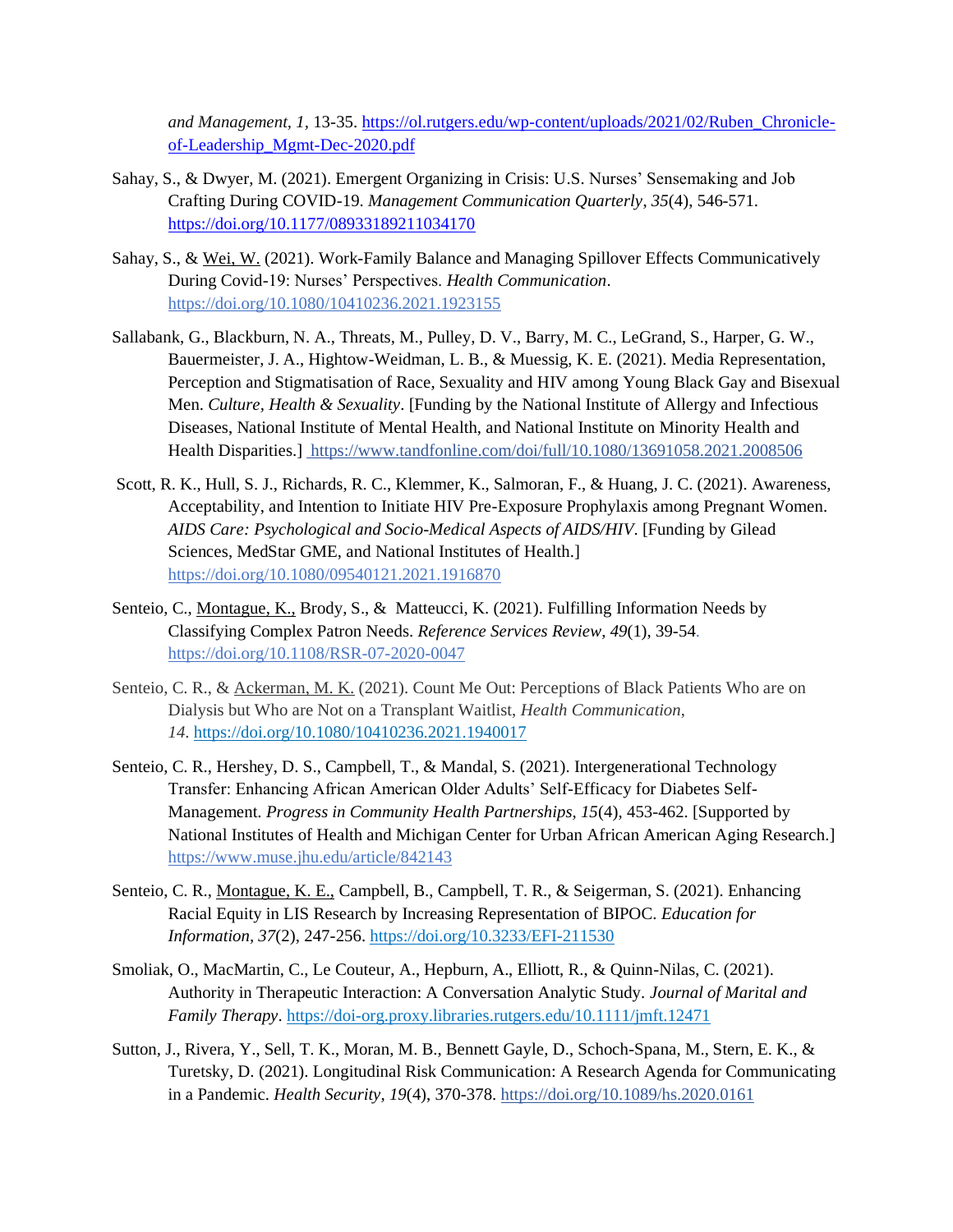- Threats, M., Brawner, B., Montgomery, T., Abrams, J., Jemmott, L., Crouch, P., Freeborn, K., Kamitani, E., & Enah, C. (2021). A Review of Recent HIV Prevention Interventions and Future Considerations for Nursing Science. *Journal of the Association of Nurses in AIDS Care*, *32*(3), 373-391.<https://doi.org/10.1097/JNC.0000000000000246>
- Threats, M., & Bond, K. (2021). HIV Information Acquisition and Use among Young Black Men Who Have Sex with Men Who Use the Internet: Mixed Methods Study. *Journal Of Medical Internet Research, 23*(5), Article e22986. https://doi.org/10.2196/22986
- Tsoulou, I., Senick, J., Mainelis, G., & Kim, S. (2021). Residential Indoor Air Quality Interventions Through a Social-Ecological Systems Lens: A Systematic Review. *Indoor Air, 31*(4)*,* 958-976. [Supported by a Rutgers grant for Community Development for Health and Wellness.] <https://doi.org/10.1111/ina.12835>
- Villalobos, A. V. K., Davis, C., Turner, M. M., Long, S., Hull, S., & Lapinski, M. K. (2021). Breastfeeding in Context: African American Women's Normative Referents, Salient Identities, and Perceived Social Norms. *Health Education & Behavior*, *48*(4), 496-506. [Supported by George Washington University.] <https://doi.org/10.1177/10901981211014445>
- Villalobos, A. V. K., Turner, M. M., Lapinski, M. K., Hull, S., Long, S., Wang, J., & Moore, E. W. G. (2021). Predicting Breastfeeding Intentions: A Test and Extension of the Theory of Normative Social Behavior with African American Social Identity. *Health Communication*. [Supported by George Washington University.] <https://doi.org/10.1080/10410236.2021.1936750>
- Wackowski, O. A., Connor, R. J., Diaz, D., Rashid, M., Lewis, M. J., & Greene, K. (2021). '95% Less Harmful'? Exploring Reactions to Quantitative Modified Risk Claims for Snus and E-Cigarettes. *Tobacco Control*, tobaccocontrol-2020-056303. [https://doi.org/10.1136/tobaccocontrol-2020-](https://doi.org/10.1136/tobaccocontrol-2020-056303) [056303](https://doi.org/10.1136/tobaccocontrol-2020-056303)
- Wackowski, O. A., Gratale, S. K., Rashid, M. T., Greene, K., & O'Connor, R. J. (2021). Exploring the Implications of Modified Risk Claim Placement in Tobacco Advertising. *Preventive Medicine Reports*, *24*, Article 101608. [Supported by the National Cancer Institute.] <https://doi.org/10.1016/j.pmedr.2021.101608>
- Wang, L. (2021). Race, Social Media News Use, and Political Participation. *Journal of Information Technology & Politics*.<https://doi.org/10.1080/19331681.2021.1923497>
- Wang, Q., & Keith, S. (2021). News Aggregators and Copyright in the European Union and the United States in the Digital Age: Evolution, Comparisons, and Implications. *First Monday*, *26*(9). https://doi.org/10.5210/fm.v26i9.11680
- Weber, M. S., & Haseki, M. (2021). Social Media Affordances to Engage Clients During the Sales Process: Sequential Versus Multiplex Media Use. *International Journal of Electronic Commerce, 25*(1), 73-98[. https://doi.org/10.1080/10864415.2021.1846855](https://doi.org/10.1080/10864415.2021.1846855)
- Weber, N. E. (2021). Beyond Recognition: Exploring Transformation, Witnessing & Subjectivity in Fitness Social Media. *Parallax, 26*(3), 318-338.<https://doi.org/10.1080/13534645.2021.1883300>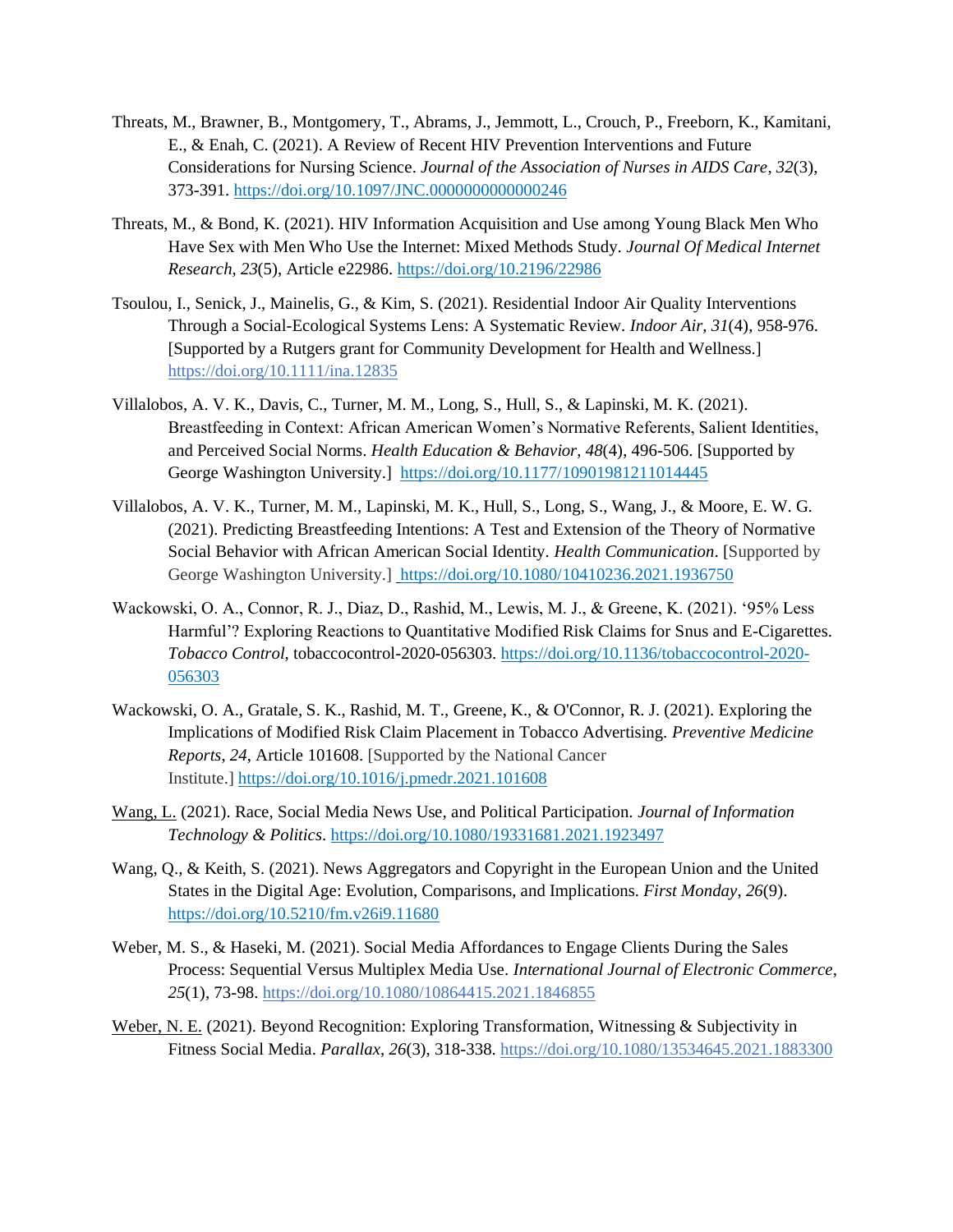- Woo, D., & Paskewitz, E. A. (2021). Initiating a Cross-Sector Interorganizational Collaboration: Lessons from a Failed Attempt at Following Appreciative Inquiry Practice. *Journal of Applied Communication Research*, *49*(2), 187-206. <https://doi.org/10.1080/00909882.2020.1837914>
- Woo, D., Pierce, C. S., & Treem, J. W. (2021). Specialists Over Generalists? Examining Discursive Closures and Openings in Expert Collaborations. *Communication Monographs.* [Supported by the National Science Foundation.]<https://doi.org/10.1080/03637751.2021.1950917>
- Yoon, D., & Theiss, J. (2021). The Role of Identity Uncertainty in Predicting Relational Turbulence and Perceived Partner Communication for Women Coping with Infertility. *Journal of Social and Personal Relationships*. <https://doi.org/10.1177/02654075211044493>
- Yu Cho, Y., Cho, H., Chun, H. C., Ko, K., & Lee, H. (2021). KFL Program Building in the Era of Expansion: Innovative Local Strategies for Emerging Challenges. *The Korean Language in America, 25*(1), 1-28.<https://doi.org/10.5325/korelangamer.25.1.0001>

# **PUBLISHED CONFERENCE PROCEEDINGS (26)**

#### *International AAAI Conference on Web and Social Media (ICWSM)*

Beytía, P., Agarwal, P., Redi, M., & Singh, V. K. (June 2022). Visual Gender Biases in Wikipedia: A Systematic Evaluation across the Ten Most Spoken Language**s.** *Proceedings of the International AAAI Conference on Web and Social Media.* [Pre-print]. <https://doi.org/10.31235/osf.io/59rey>

#### *Academy of Management Conference*

S

Lundgren, H., Morrison, E., & Sung, S. (2021). Facilitating Ethical Reflective Practice in the Context of Experiential Learning. *Proceedings of the Academy of Management.* [https://doi.org/10.5465/AMBPP.2021.10670abstract](https://journals.aom.org/doi/abs/10.5465/AMBPP.2021.10670abstract) 

#### *Association for Computing Machinery on Human-Computer Interaction*

- Jhaver, S., Boylston, C., Yang, D., & Bruckman, A. (2021). Evaluating the Effectiveness of Deplatforming as a Moderation Strategy on Twitter. *Proceedings of the Association for Computing Machinery on Human-Computer Interaction*, *5, Issue CSCW2,* Article 381*.* <https://doi.org/10.1145/3479525>
- Ribeiro, M. H., Jhaver, S., Zannettou, S., Blackburn, J., Stringhini, G., Cristofaro, E. D., & West, R. (2021). Do Platform Migrations Compromise Content Moderation? Evidence from R/the\_Donald and R/Incels. *Proceedings of the Association for Computing Machinery on Human-Computer Interaction, 5, Issue CSCW2,* Article 316.<https://doi.org/10.1145/3476057>

#### *Association for Information Science and Technology*

- Floegel, D., & Doty, P. (2021). The Library/Surveillance Interface. *Proceedings of the Association for Information Science and Technology*, *58*, 152-161. <https://doi.org/10.1002/pra2.444>
- Floegel, D., Wagner, T.L., Delmonaco, D., & Watson, B.M. (2021). Expanding Our Conceptions of Embodied and Affective Information Interactions with Queer Theory. *Proceedings of the*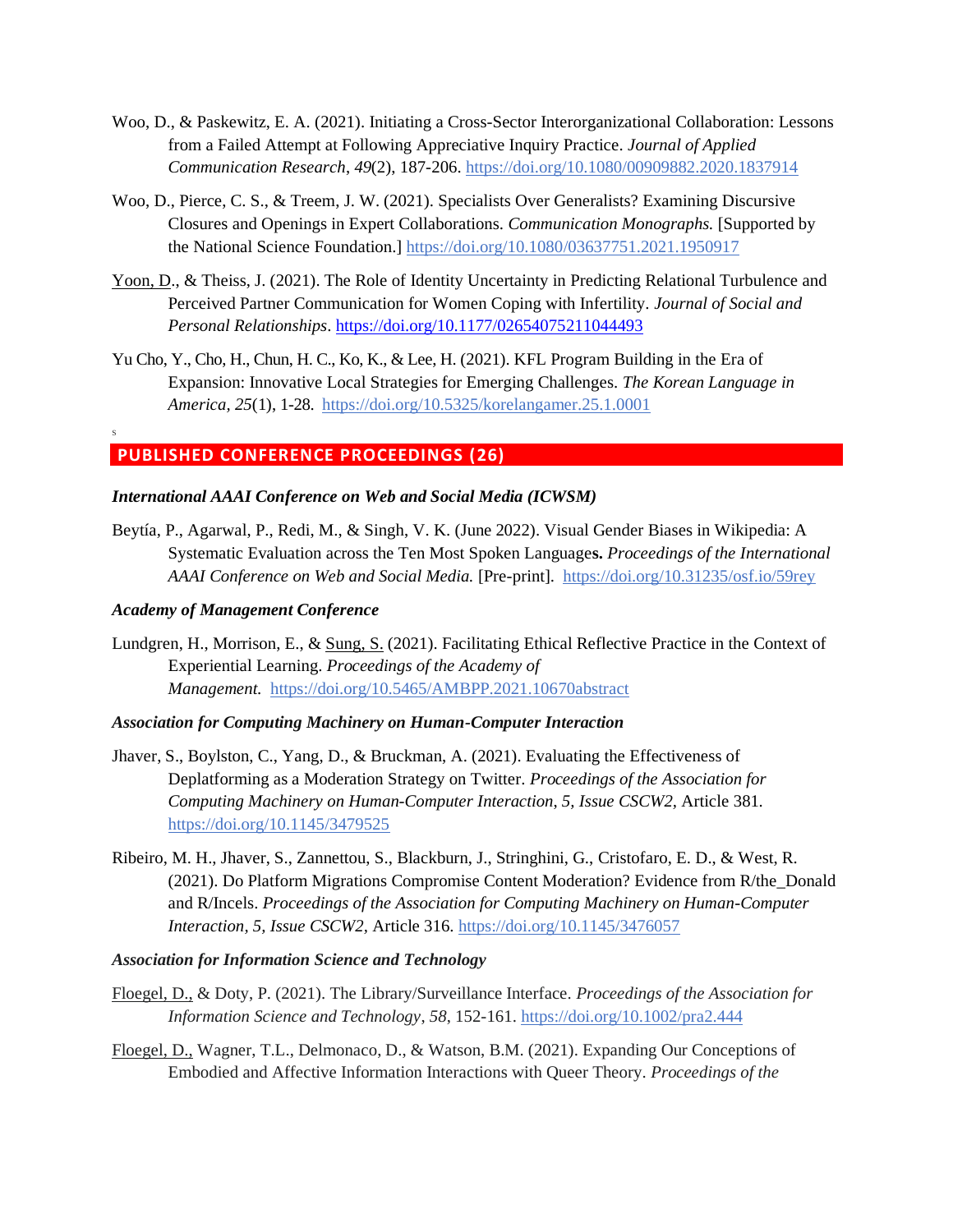*Association for Information Science and Technology*, *58,* 582- 586. <https://doi.org/10.1002/pra2.503>

- Houli, D., Radford, M. L., & Singh, V. K. (2021). "COVID19 is ": The Perpetuation of Coronavirus Conspiracy Theories via Google Autocomplete. *Proceedings of the Association for Information Science and Technology*, *58*, 218-229. <https://doi.org/10.1002/pra2.450>
- Roy, J., Bhatt, C., Chayko, M., & Singh, V. K. (2021). Gendered Sounds in Household Devices: Results from an Online Search Case Study. *Proceedings of the Association for Information Science and Technology*, *58*, 824-826[. https://asistdl.onlinelibrary.wiley.com/doi/abs/10.1002/pra2.576](https://asistdl.onlinelibrary.wiley.com/doi/abs/10.1002/pra2.576)

## *Association for Library and [Information](https://www.ideals.illinois.edu/handle/2142/98928) Science Education*

- [Burgess,](https://www.ideals.illinois.edu/browse?type=author&value=Burgess,%20John) J. & [Mestre,](https://www.ideals.illinois.edu/browse?type=author&value=Mestre,%20Juliana) J. (2021). Facilitating Ethical Enactment: A Survey of the Communication of Core Values in Alabama Public Library Online Policy Statements. *Proceedings of the Association for Library and Information Science Education*. <http://hdl.handle.net/2142/110938>
- [Costello,](https://www.ideals.illinois.edu/browse?type=author&value=Costello,%20Laura) L., Radford, M. L., & [Montague,](https://www.ideals.illinois.edu/browse?type=author&value=Montague,%20Kaitlin) K. (2021). A "Silver Lining" for Covid-19: Accelerating Online Engagement and Future Reach of Information Literacy Instruction. *Proceedings of the Association for Library and Information Science Education.* <http://hdl.handle.net/2142/110929>
- Montague, K., & Senteio, C. (2021). Crafting LIS Curriculum: Engaging Communities Through Resilient Relationships. *Proceedings of the Association for Library and Information Science Education.* <http://hdl.handle.net/2142/110937>

# *BIRDS[+WEPIR](https://nam02.safelinks.protection.outlook.com/?url=https%3A%2F%2Fwepir2021.disco.unimib.it%2F&data=04%7C01%7Ccraig.winston%40rutgers.edu%7Cefd3b0bbf77a4ad4ea9408d9ba5889d1%7Cb92d2b234d35447093ff69aca6632ffe%7C1%7C0%7C637745711693522235%7CUnknown%7CTWFpbGZsb3d8eyJWIjoiMC4wLjAwMDAiLCJQIjoiV2luMzIiLCJBTiI6Ik1haWwiLCJXVCI6Mn0%3D%7C3000&sdata=GDdYpMeQ6hiXlYX%2FdBPLOoVMIR%2FiChE%2BFKz3AVfdCTQ%3D&reserved=0) Joint Proceedings*

Bridging the Gap between Information Science, Information Retrieval and Data Science (BIRDS 2021) + Workshop on Evaluation of Personalisation in Information Retrieval (WEPIR 2021). *Joint Proceedings of the Second Workshop on Bridging the Gap between Information Science, Information Retrieval and Data Science, and Third Workshop on Evaluation of Personalisation in Information Retrieval.* CEUR Workshop Proceedings, v. 2863. I. Frommholz, H. Liu, M. Melucci, N. J. Belkin, G.J.F. Jones, N. Kando, & G. Pasi (Eds.) [http://ceur-ws.org/Vol-2863/](https://nam02.safelinks.protection.outlook.com/?url=http%3A%2F%2Fceur-ws.org%2FVol-2863%2F&data=04%7C01%7Ccraig.winston%40rutgers.edu%7Cefd3b0bbf77a4ad4ea9408d9ba5889d1%7Cb92d2b234d35447093ff69aca6632ffe%7C1%7C0%7C637745711693522235%7CUnknown%7CTWFpbGZsb3d8eyJWIjoiMC4wLjAwMDAiLCJQIjoiV2luMzIiLCJBTiI6Ik1haWwiLCJXVCI6Mn0%3D%7C3000&sdata=4fjwLgJAwJkjKJFOgWc4mH6uCVtZfg5Jm0i7Kr9MQKM%3D&reserved=0)

#### *CEUR Workshop Proceedings*

Belkin, N. J., Jones, G. J. F., Kando, N., & Pasi, G. (2021). Preface to the Third Workshop on Evaluation of Personalisation in Information Retrieval (WEPIR 2021). *CEUR Workshop Proceedings*, *2863*, 76-78. [http://ceur-ws.org/Vol-2863./paper-08.pdf](https://nam02.safelinks.protection.outlook.com/?url=http%3A%2F%2Fceur-ws.org%2FVol-2863%2Fpaper-08.pdf&data=04%7C01%7Ccraig.winston%40rutgers.edu%7Cefd3b0bbf77a4ad4ea9408d9ba5889d1%7Cb92d2b234d35447093ff69aca6632ffe%7C1%7C0%7C637745711693512233%7CUnknown%7CTWFpbGZsb3d8eyJWIjoiMC4wLjAwMDAiLCJQIjoiV2luMzIiLCJBTiI6Ik1haWwiLCJXVCI6Mn0%3D%7C3000&sdata=zPbulnQ%2BXDPJEtJ1%2BIDYD4zxC3%2F%2BtBUsTr8QdFWCvwg%3D&reserved=0)

#### *CHI Conference on Human Factors in Computing Systems*

Pierre, J., Crooks, R., Currie, M., Paris, B., & Pasquetto, I. (2021). Getting Ourselves Together: Data-Centered Participatory Design Research & Epistemic Burden, *Proceedings of the CHI Conference on Human Factors in Computing Systems: Making Waves, Combining Strengths.*  <https://doi.org/10.1145/3411764.3445103>

#### *IEEE International Conference on Multimedia Big Data*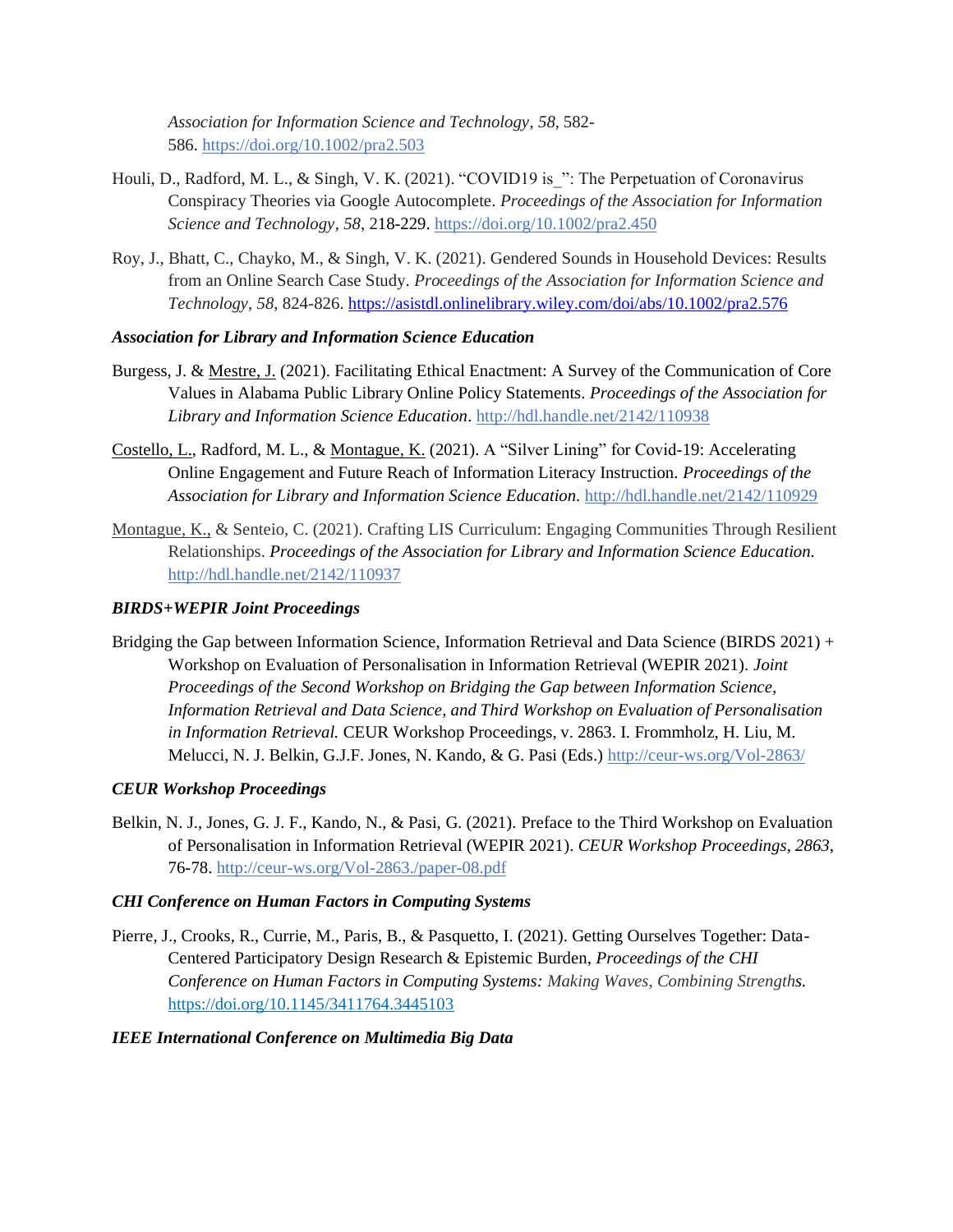Kulkarni, O. N., Patil, V., Singh, V. K., & Atrey, P. K. (2021). "Accuracy and Fairness in Pupil Detection Algorithm," *IEEE Seventh International Conference on Multimedia Big Data (BigMM),* 17- 24. <https://ieeexplore.ieee.org/document/9643325>

#### *International Association of School Librarianship Conference*

- Todd, R. (2021). From Learning to Read to Reading to Learn: School Libraries, Literacy and Guided Inquiry. *Proceedings of the International Association of School Librarianship Conference.*  <https://doi.org/10.29173/iasl7937>
- Todd, R. (2021). School Librarians and Educational Leadership: Productive Pedagogy for the Information Age School. *Proceedings of the International Association of School Librarianship Conference.*  <https://doi.org/10.29173/iasl8023>

## *International Conference on System Sciences*

- Ahmed, E., & Vaghefi, I. (2021). Social Media Addiction: A Systematic Review Through Cognitive-Behavior Model of Pathological Use (The Dark Side of Information Technology Use Collection). *Proceedings of the International Conference on System Sciences*. <http://hdl.handle.net/10125/71422>
- Shi, W., & Weber, M. (2021). Entrepreneurial Organizations and the Use of Strategic Silence, [Knowledge](https://scholarspace.manoa.hawaii.edu/handle/10125/72243)  Management [and Entrepreneurship in Early Stage Firms](https://scholarspace.manoa.hawaii.edu/handle/10125/72243) collection. *Proceedings of the International Conference on System Sciences.* <http://hdl.handle.net/10125/71247>
- Shi, W., & Weber, M. (2021). Media Multiplexity in Entrepreneur-Mentor Relationships. *Proceedings of the International Conference on System Sciences,* 5173-5182*.* <http://hdl.handle.net/10125/71247>

#### *MobileHCI: Conference on Human Computer Interaction with Mobile Devices and Services*

- Du, X., & Kim, S. (2021). Exploring an Opportunity to Support Local Food Systems through Online Food Delivery Services with Live-Streaming Farms in China*. Proceedings of the International Conference on Mobile Human-Computer Interaction*, Article 13, 1-6. <https://doi.org/10.1145/3447527.3474859>
- Du, X., Yao, W., & Kim, S. (2021). Lessons Learned from Supporting Low-Income Older Adults to Use a Tablet PC in the Age of Digital Divide. *Proceedings of the International Conference on Mobile Human-Computer Interaction*, Article 14, 1-5. <https://doi.org/10.1145/3447527.3474860>

#### *New York State Communication Association Conference*

- Pavlik, J. V. (2021). Experiencing Cinematic VR: Where Theory and Practice Converge in the Tribeca Film Festival Cinema360. *Proceedings of the New York State Communication Association*. Vol. 2020, Article 9.<https://docs.rwu.edu/nyscaproceedings/vol2020/iss1/9>
- Pavlik, J. V.& Iyer, S. R. (2021). Of Media and Mediums: Illusion and the Roots of Virtual Reality in Victorian Era Science, Social Change and Spiritualism, *Proceedings of the New York State Communication Association.*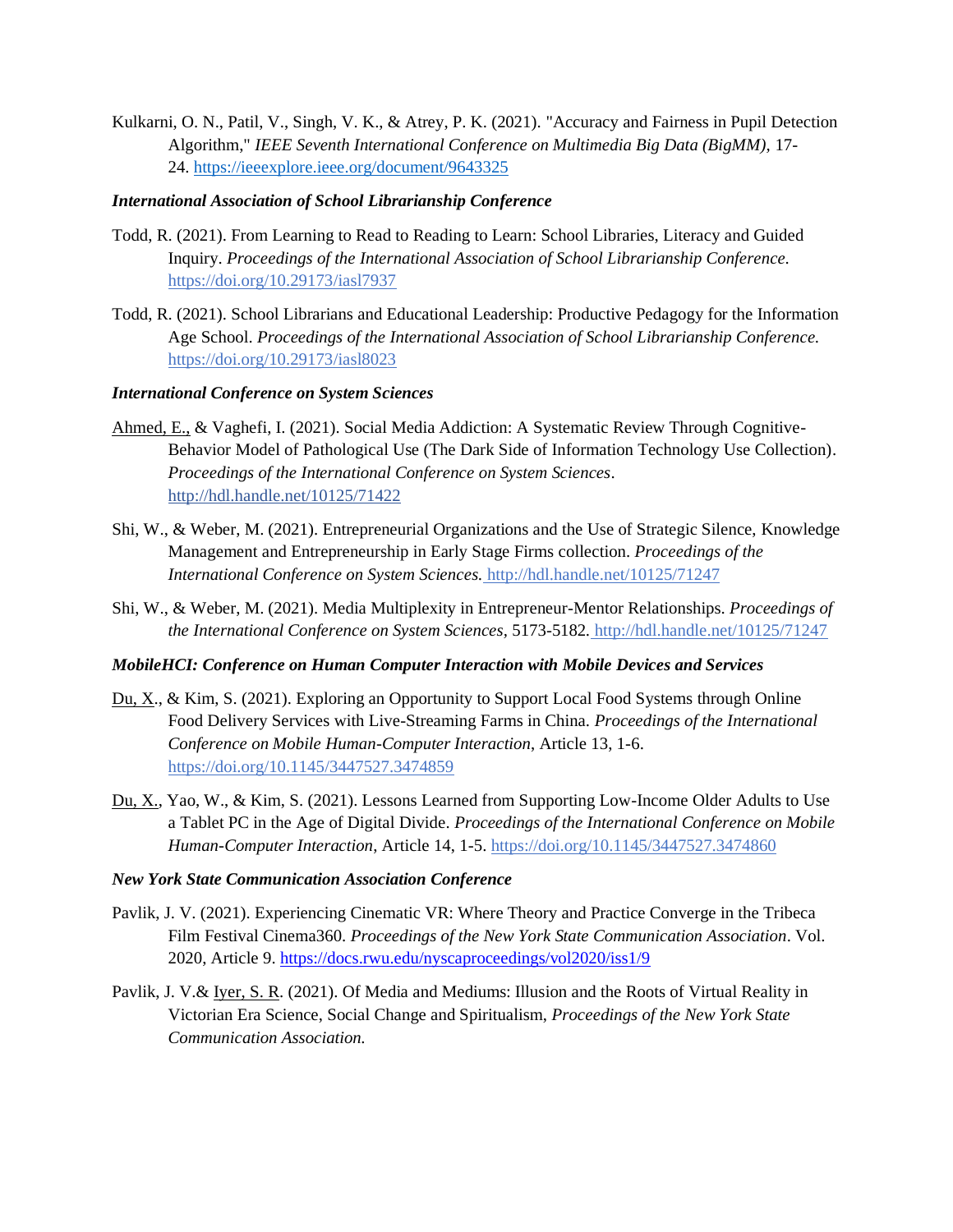#### *WebSci '21: ACM Web Science Conference*

- Weber, M. (2021). AI, Media and the Future of News on the Web. *Proceedings of the ACM Web Science Conference.* <https://doi.org/10.1145/3447535.3468474>
- Weber, M. (2021). Digital Data and a Multilevel Perspective of Institutions on the Web. *Proceedings of the ACM Web Science Conference.* <https://doi.org/10.1145/3447535.3466178>

#### <span id="page-18-0"></span>**REPORTS/WHITE PAPERS/ELECTRONIC PUBLICATIONS/ONLINE/MULTIMEDIA (24)**

- Aronczyk, M. (Nov. 2021). The History of Greenwashing. *Drilled.* [Podcast.] <https://open.spotify.com/episode/00xtDOq744KrdmNU5tfUEU>
- Beal, M. (2021). Mark Beal Gen Z: From A to Z. [Video.] <https://www.youtube.com/channel/UC3PCLlrC5NrpCgER3RxLCQQ>
- Chayko, M. (Oct. 7-8, 2021). How to Use Social Media More Effectively on the Job and in Everyday Life. [Webinar]. <https://www.youtube.com/watch?v=3XSEdTHhQCE>
- Connaway, L. S., & Valenza, J. (2021). Stop Source-Shaming: Acknowledge Wikipedia in the Research Process. *American Libraries Magazine*. [https://americanlibrariesmagazine.org/2021/09/01/stop](https://americanlibrariesmagazine.org/2021/09/01/stop-source-shaming-wikipedia/)[source-shaming-wikipedia/](https://americanlibrariesmagazine.org/2021/09/01/stop-source-shaming-wikipedia/)
- Dool, R. (Sept. 13, 2021). A CEO's Perspective, Followship Series. [Podcast.] *Warriors at Work.* [https://getpodcast.com/podcast/one-woman-today/a-ceos-perspective-followership-with-dr](https://getpodcast.com/podcast/one-woman-today/a-ceos-perspective-followership-with-dr-richard-dool_d31bc812fb)[richard-dool\\_d31bc812fb](https://getpodcast.com/podcast/one-woman-today/a-ceos-perspective-followership-with-dr-richard-dool_d31bc812fb)
- Gigliotti, R. A., (Nov. 4, 2021). Leadership: Influence. In *SAGE Skills: Business*. SAGE Publications, Inc., [Digital Resource.] <https://www.doi.org/10.4135/9781071864302>
- Gigliotti, R. A., & Shankman, M. L. (Dec. 15, 2021). NDSL #170: Using Inventories and Assessments to Enhance Leadership Development. *The Leadership Educator Podcast.*  [https://podcasts.apple.com/ie/podcast/ndsl-170-using-inventories-and-assessments-to](https://podcasts.apple.com/ie/podcast/ndsl-170-using-inventories-and-assessments-to-enhance/id1489215565?i=1000545029409)[enhance/id1489215565?i=1000545029409](https://podcasts.apple.com/ie/podcast/ndsl-170-using-inventories-and-assessments-to-enhance/id1489215565?i=1000545029409)
- Horrigan, J. B., & Schement, J. R. (2021). Broadband as Civic Infrastructure: Community Empowerment, Equity, and a Digital New Deal. *The German Marshall Fund of the United States.* [Policy Brief.] <https://bit.ly/3dFM5vr>
- Katz, V., & Rideout, V. (2021). Learning at Home While Under-connected: Lower-Income Families During the Covid-19 Pandemic. [Supported by Noggin, Overdeck Family, Carnegie Corporation of New York, Grable, and Silicon Valley Community foundations. *New America*. Education Policy Report.]<https://files.eric.ed.gov/fulltext/ED615616.pdf>
- Lazer, D., Baum, M., Ognyanova, K., Perlis, R. H., Santillana, M., Druckman, J., & Volpe, J. D. (2021). *The State of the Nation: A 50-State Covid-19 Survey* (Reports 31-75; A joint project of Rutgers, Harvard, and Northwestern universities.[\] https://covidstates.org/](https://covidstates.org/)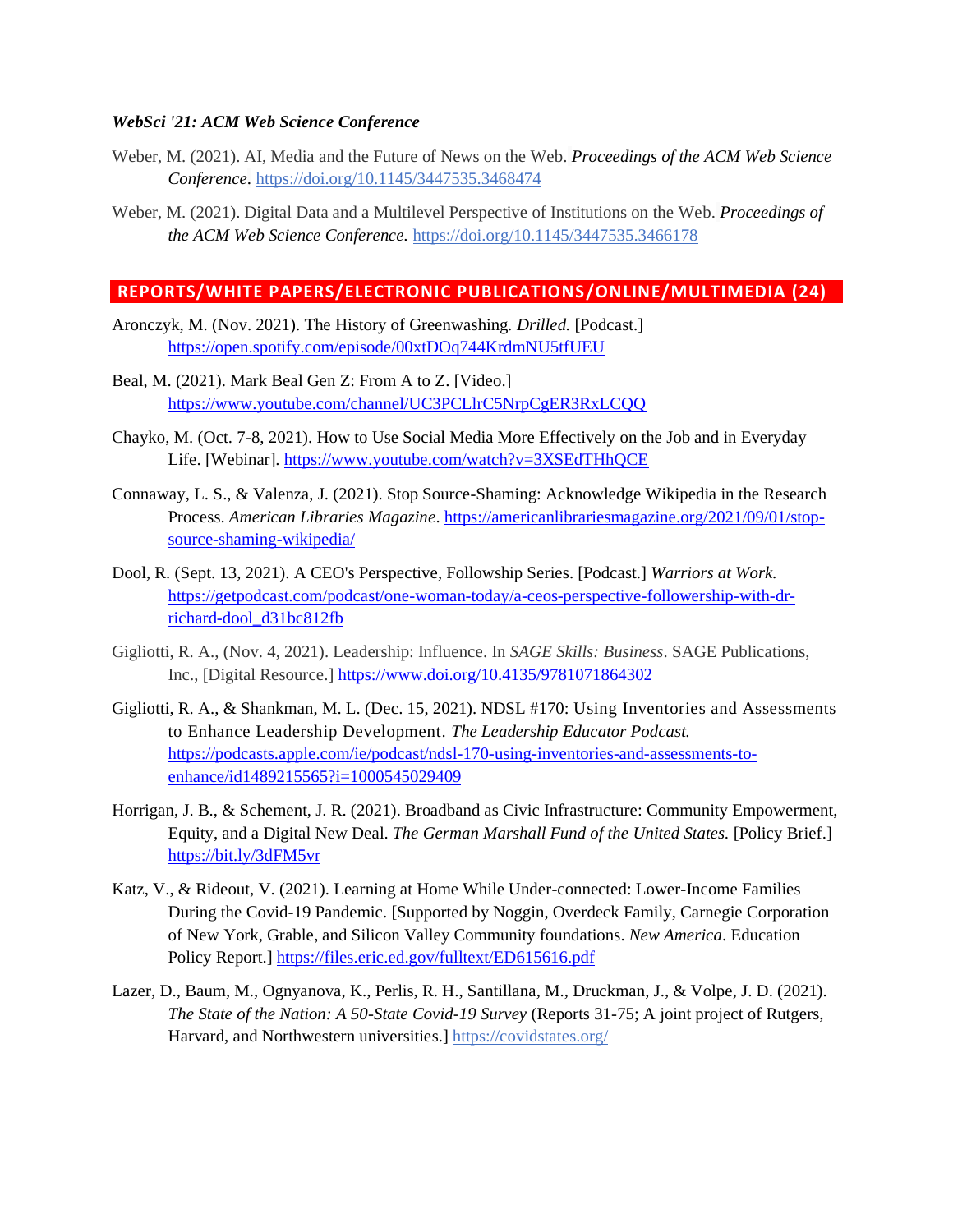- Lemish, D., & Lachover, E. (2021). Portrayals of Women in Israeli Media. In J. Sartori (Ed.), *The Shalvi/Hyman Encyclopedia of Jewish Women.* The Jewish Women Archives. [Online]. <https://jwa.org/encyclopedia/article/media-israeli-portrayal-of-women>
- Mikesell, L., et al. (2021). Curbside Manner: Health Beyond the Hospital. *Rutgers Biomedical and Health Sciences' series*. [Video.]<https://healthandwellness.rutgers.edu/teaching-training/>
- Mikesell, L., et al. (2021). Communicating About Public Health in Times of Crisis: Strategies for TB Programs and Staff during the Covid-19 Pandemic. *CDC's Find TB Resources.* Rutgers Global Tuberculosis Institute. [Webinar.] <https://findtbresources.cdc.gov/view?id=354630>
- Miller, S. (Feb. 2, 2021). How Did I Get an Internship This Far? Segment of series: *How Did I Get This Far?* [Podcast.] [https://omny.fm/shows/how-did-i-get-this-far/how-did-i-get-an-internship-this](https://omny.fm/shows/how-did-i-get-this-far/how-did-i-get-an-internship-this-far-with-rutgers#description)[far-with-rutgers#description](https://omny.fm/shows/how-did-i-get-this-far/how-did-i-get-an-internship-this-far-with-rutgers#description)
- Potter, J., Stringer, P., Wetherell, M., Anderson, H., Celiane, D., Borges, C., Gergen, M., Gergen, K., McNamee, S., Sesma, M., St, S., George, D., & Wulff. (2021). *Worldshare Books Social Texts and Context Literature and Social Psychology Social Texts and Context Literature and Social Psychology.* Taos Institute Publications. [Downloadable.] [https://www.taosinstitute.net/product/social-texts-and-context-literature-and-social-psychology](https://www.taosinstitute.net/product/social-texts-and-context-literature-and-social-psychology-by-jonathan-potter-peter-stringer-margaret-wetherell)[by-jonathan-potter-peter-stringer-margaret-wetherell](https://www.taosinstitute.net/product/social-texts-and-context-literature-and-social-psychology-by-jonathan-potter-peter-stringer-margaret-wetherell)
- Rivera, Y., & Resnicow, K. (Nov. 9, 2021). Using Social Media and eHealth to Address Health Disparities: Promises and Perils. [Webinar.[\] https://epi.grants.cancer.gov/events/understudied](https://nam02.safelinks.protection.outlook.com/?url=https%3A%2F%2Fepi.grants.cancer.gov%2Fevents%2Funderstudied-pops-webinar%2F%23rivera&data=04%7C01%7Ccraig.winston%40rutgers.edu%7C02d929ea336f47e57bb408d9bf4485ce%7Cb92d2b234d35447093ff69aca6632ffe%7C1%7C0%7C637751123278762192%7CUnknown%7CTWFpbGZsb3d8eyJWIjoiMC4wLjAwMDAiLCJQIjoiV2luMzIiLCJBTiI6Ik1haWwiLCJXVCI6Mn0%3D%7C3000&sdata=%2BiwlP2bNG%2FjHMOE5ZKii2YpOoMQc67ibDHqXq3aMnd0%3D&reserved=0)[pops-webinar/#rivera](https://nam02.safelinks.protection.outlook.com/?url=https%3A%2F%2Fepi.grants.cancer.gov%2Fevents%2Funderstudied-pops-webinar%2F%23rivera&data=04%7C01%7Ccraig.winston%40rutgers.edu%7C02d929ea336f47e57bb408d9bf4485ce%7Cb92d2b234d35447093ff69aca6632ffe%7C1%7C0%7C637751123278762192%7CUnknown%7CTWFpbGZsb3d8eyJWIjoiMC4wLjAwMDAiLCJQIjoiV2luMzIiLCJBTiI6Ik1haWwiLCJXVCI6Mn0%3D%7C3000&sdata=%2BiwlP2bNG%2FjHMOE5ZKii2YpOoMQc67ibDHqXq3aMnd0%3D&reserved=0)
- Rivera, Y. (May 13, 2021). How Culture Impacts the Credibility Assessment of Facebook Posts. Northwestern University's Center for Latinx Digital Media series. [Webinar.] <https://professionaljourneys.soc.northwestern.edu/rivera-yonaira-m/>
- Rivera, Y. (June 2021). Episode 26: Communicating with Different Constituencies. [El Café Latinx, Podcast.] [https://open.spotify.com/episode/6EaBweuFAMEI9RrpzlyVbA?si=g9RqXy1zS7iuwcObvv0UM](https://open.spotify.com/episode/6EaBweuFAMEI9RrpzlyVbA?si=g9RqXy1zS7iuwcObvv0UMA)  $\underline{A}$  $\underline{A}$  $\underline{A}$
- Rivera, Y. (April 15, 2021). Shot of Truth: [Communicating](https://nam02.safelinks.protection.outlook.com/?url=https%3A%2F%2Fwww.commerce.senate.gov%2F2021%2F4%2Fshot-of-truth-communicating-trusted-vaccine-information&data=04%7C01%7Ccraig.winston%40rutgers.edu%7Ca29de71b3b314d2f08b308d9df7c624d%7Cb92d2b234d35447093ff69aca6632ffe%7C1%7C0%7C637786547596332745%7CUnknown%7CTWFpbGZsb3d8eyJWIjoiMC4wLjAwMDAiLCJQIjoiV2luMzIiLCJBTiI6Ik1haWwiLCJXVCI6Mn0%3D%7C3000&sdata=NL08afnURq0ibH0TUpx17M4aTj1BjJWiGamEfV%2FGf28%3D&reserved=0) Trusted Vaccine Information. Hearing and written testimony before the Subcommittee on Communications, Media, & Broadband of the U.S. Senate Committee on Commerce, Science, & Transportation.
- Sell, T. K., Hosangadi, D., Smith, E., Trotochaud, M., Vasudevan, P., Gronvall, G.K., Rivera, Y., Sutton, J., & Ruiz, A. (2021). *National Priorities to Combat Misinformation and Disinformation for COVID-19 and Future Public Health Threats: A Call for a National Strategy.* Johns Hopkins Center for Health Security. [https://www.centerforhealthsecurity.org/our-work/pubs\\_archive/pubs](https://nam02.safelinks.protection.outlook.com/?url=https%3A%2F%2Fwww.centerforhealthsecurity.org%2Four-work%2Fpubs_archive%2Fpubs-pdfs%2F2021%2F210322-misinformation.pdf&data=04%7C01%7Ccraig.winston%40rutgers.edu%7Ca29de71b3b314d2f08b308d9df7c624d%7Cb92d2b234d35447093ff69aca6632ffe%7C1%7C0%7C637786547596312905%7CUnknown%7CTWFpbGZsb3d8eyJWIjoiMC4wLjAwMDAiLCJQIjoiV2luMzIiLCJBTiI6Ik1haWwiLCJXVCI6Mn0%3D%7C3000&sdata=GFwrqbkvciJv4%2FNSng4kyqwinWOvmj6ggIg%2FFb1K7hM%3D&reserved=0)[pdfs/2021/210322-misinformation.pdf](https://nam02.safelinks.protection.outlook.com/?url=https%3A%2F%2Fwww.centerforhealthsecurity.org%2Four-work%2Fpubs_archive%2Fpubs-pdfs%2F2021%2F210322-misinformation.pdf&data=04%7C01%7Ccraig.winston%40rutgers.edu%7Ca29de71b3b314d2f08b308d9df7c624d%7Cb92d2b234d35447093ff69aca6632ffe%7C1%7C0%7C637786547596312905%7CUnknown%7CTWFpbGZsb3d8eyJWIjoiMC4wLjAwMDAiLCJQIjoiV2luMzIiLCJBTiI6Ik1haWwiLCJXVCI6Mn0%3D%7C3000&sdata=GFwrqbkvciJv4%2FNSng4kyqwinWOvmj6ggIg%2FFb1K7hM%3D&reserved=0)
- Shankman, M. L., & Gigliotti, R. A. (Sept. 10, 2021). Leadership Assessments: The Good, The Bad, & The Ugly. *Phronesis: Practical Wisdom for Leaders.* [Podcast.] <https://ilaglobalnetwork.org/podcasts/leadership-assessments-the-good-the-bad-the-ugly/>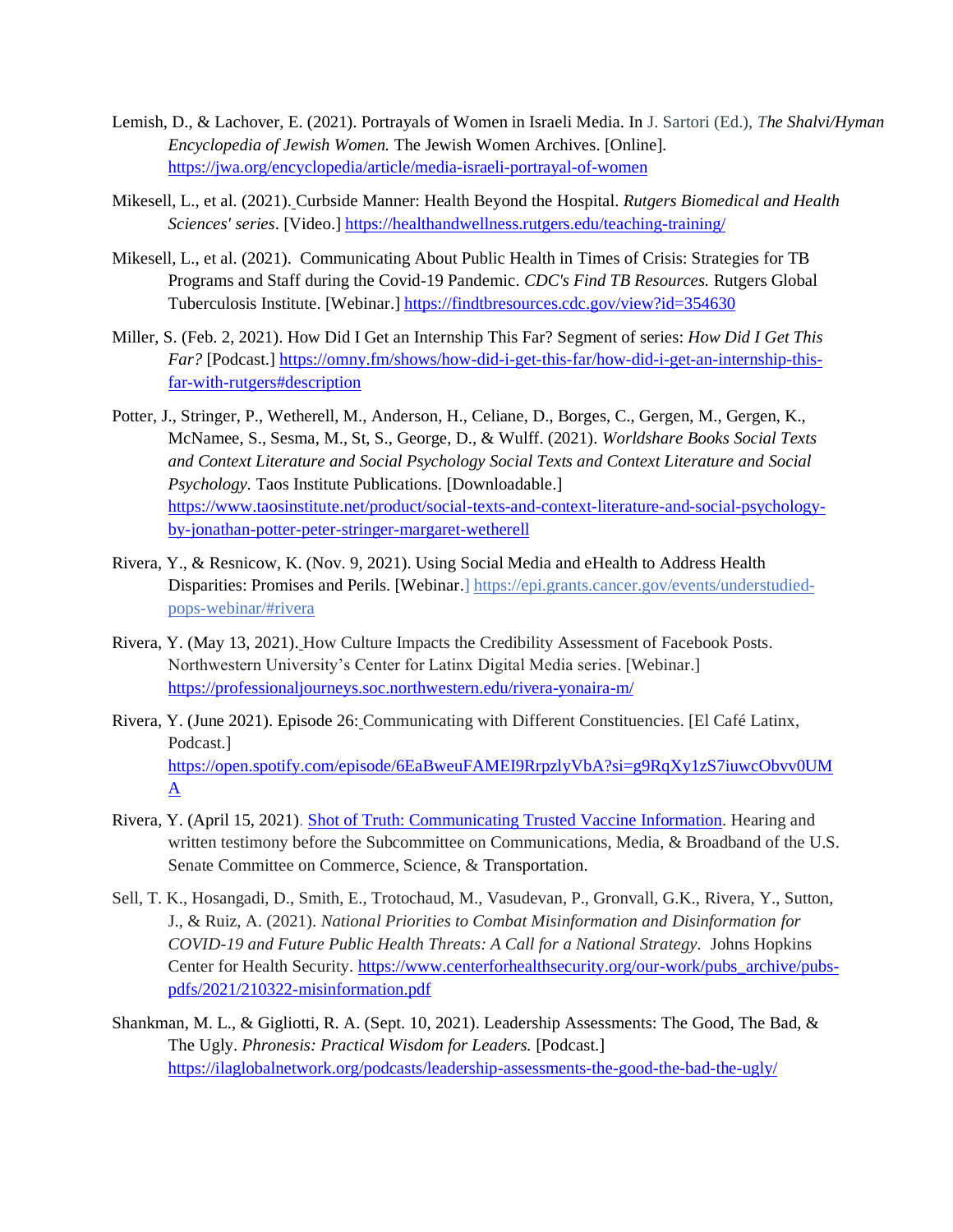- Valenza, J. (2021). *SchooLibraryNJ.* Rutgers School of Communication and Information & New Jersey Association of School Librarians. [Website; Supported by the State Library of New Jersey.] <https://schoollibrarynj.libguides.com/home/>
- Valenza, J., McCusker, G., & Luhtala, M. (2021). *The Ultimate Research Guide for All Learners (Including You!)* Mackin Educational Resources. [Webinar.] <https://media.edweb.net/edWebinar/?view=20210324edweb2>

# **ONLINE FIRST: IN ADVANCE OF PUBLICATION (6)**

- Green, J., Druckman, J., Baum, M., Lazer, D., Ognyanova, K., Simonson, M., Lin, J., Santillana, M., & Perlis, R. (Accepted for publication.). Using General Messages to Persuade on a Politicized Scientific Issue. *British Journal of Political Science.* [Supported by the National Science, Knight, and Russell Sage foundations.]<https://osf.io/gd3f7/>
- Jhaver, S., Frey, S., &, Zhang, A. (2021). *Designing for Multiple Centers of Power: A Taxonomy of Multi-level Governance in Online Social Platforms*. <https://arxiv.org/abs/2108.12529v2>
- Perlis, R. H., Green, J., Santillana, M., Lazer, D., Ognyanova, K., Simonson, M., Baum, M. A., Quintana, A., Chwe, H., Druckman, J., Volpe, J. D., & Lin, J. (2021). Persistence of Symptoms up to 10 Months Following Acute Covid-19 Illness. *medRxiv*. [Pre-print; Funding provided by the National Institute of Mental Health and National Science Foundation.] <https://doi.org/10.1101/2021.03.07.21253072>
- Perlis, R. H., Santillana, M., Ognyanova, K., Green, J., Druckman, J., Lazer, D., & Baum, M. A. (2021). Comparison of Post-Covid Depression and Major Depressive Disorder. *medRxiv.* [Pre-print; Supported by National Science Foundation and National Institutes of Mental Health.] <https://doi.org/10.1101/2021.03.26.21254425>
- Rivera, Y. M., Moran, M., Thrul, J., Joshu, C., & Smith, K.C. (Accepted for publication.) Capturing Engagement with Cancer Information on Facebook through the Social Media Content and Context (Soco) Elicitation Method. *Journal of Medical Internet Research*. [Pre-print.] <https://preprints.jmir.org/preprint/25243/accepted>
- Senteio, C., Newton, C., Pennycook, G., & Rand, D. (2021). *Intragroup Differences in Covid-19 Vaccine Attitudes among Black Americans*. [Pre-print; Supported by the Canadian Institutes of Health Research.]<https://doi.org/10.31234/osf.io/r3vem>

#### **DISSERTATIONS (13)**

- Caplan, R. (2021). *Networked Platform Governance: Reconciling Horizontals and Hierarchies in the Platform Era.* [RUcore: Rutgers University Community Repository.] <https://rucore.libraries.rutgers.edu/rutgers-lib/66906/>
- Fadem, S. (2021). *Design for Sensemaking in Complex and Ambiguous Medical Situations*. [RUcore: Rutgers University Community Repository.]<https://doi.org/doi:10.7282/t3-6bsj-x921>